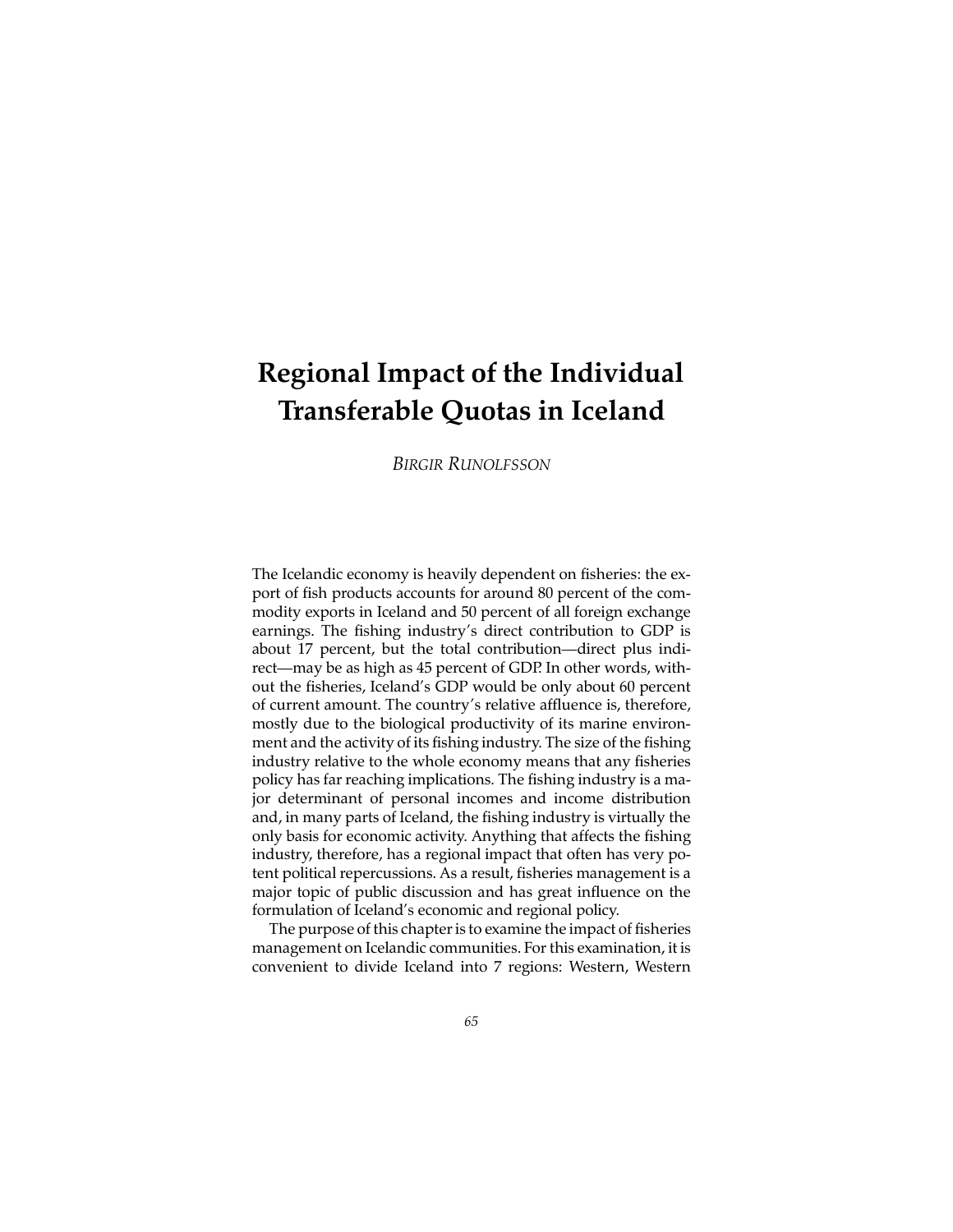Fjords, Northwestern, Northeastern, Eastern, Southern (including the Westman Islands) and Southwestern (combining Reykjavik and Reykjanes) (see figure 1 for a map showing these regions and important cities and towns.) The Southwestern region is almost completely urban; it holds about 65 percent of the total population of Iceland but only about 6 percent are involved in the fishing industry. The other regions are much less densely populated but the fishing industry in those areas employs from about 20 percent to 40 percent (in the Western Fjords) of the population.

An ITQ system has been in operation in the Icelandic demersal fisheries since 1984. In public and parliamentary discussions of the merits of the ITQ system in Iceland, some have claimed that it has the fault of undermining regional policy. This group argues that transferability of the quotas will lead to concentration of quota holdings in the urban Southwest region, and that this will harm the villages around the country that rely exclusively on the fisheries. The result will be increasing unemployment in those regions and migration to the Southwest.

In the course of this debate, various proposals to restrict the transferability of quotas have been made.<sup>1</sup> Some have even suggested that quotas be attached to certain regions and that transfers be restricted, while others have others have proposed giving local governments, town councils, or fishers' unions some veto power on transfers. The current Fisheries Management Act makes shares in the total allowable catch (TAC) transferable without any restrictions whatsoever. Interregional transfers of annual vessel quotas, however, are subject to some restrictions unless they are offsetting transfers of different species of equal value. Fishers' unions are to evaluate such interregional transfers of annual vessel quotas. Further, local governments have the right to

<sup>1</sup> There were three debated questions at the initial allocation of quotas. (1) What were the base years for catch history? This was resolved by allowing vessels to adjust their quotas through an effort-restrictions option from 1985 to 1990. (2) Should entities other than vessels (e.g., processing plants and fishers) receive quota. The fact that a large part of the demersal catch was caught by vessels owned by firms with processing plants quickly made this question of no importance. (3) Should the government have charged the vessels for the initial allocation of quotas? From this has arisen the further question whether the government should charge the vessels "rent" for using the resource (see Arnason, et al. 1992). For arguments on the efficiency and justness of the initial allocation, see Gissurarson (1990), Arnason and Runolfsson (1991), and Runolfsson (1992).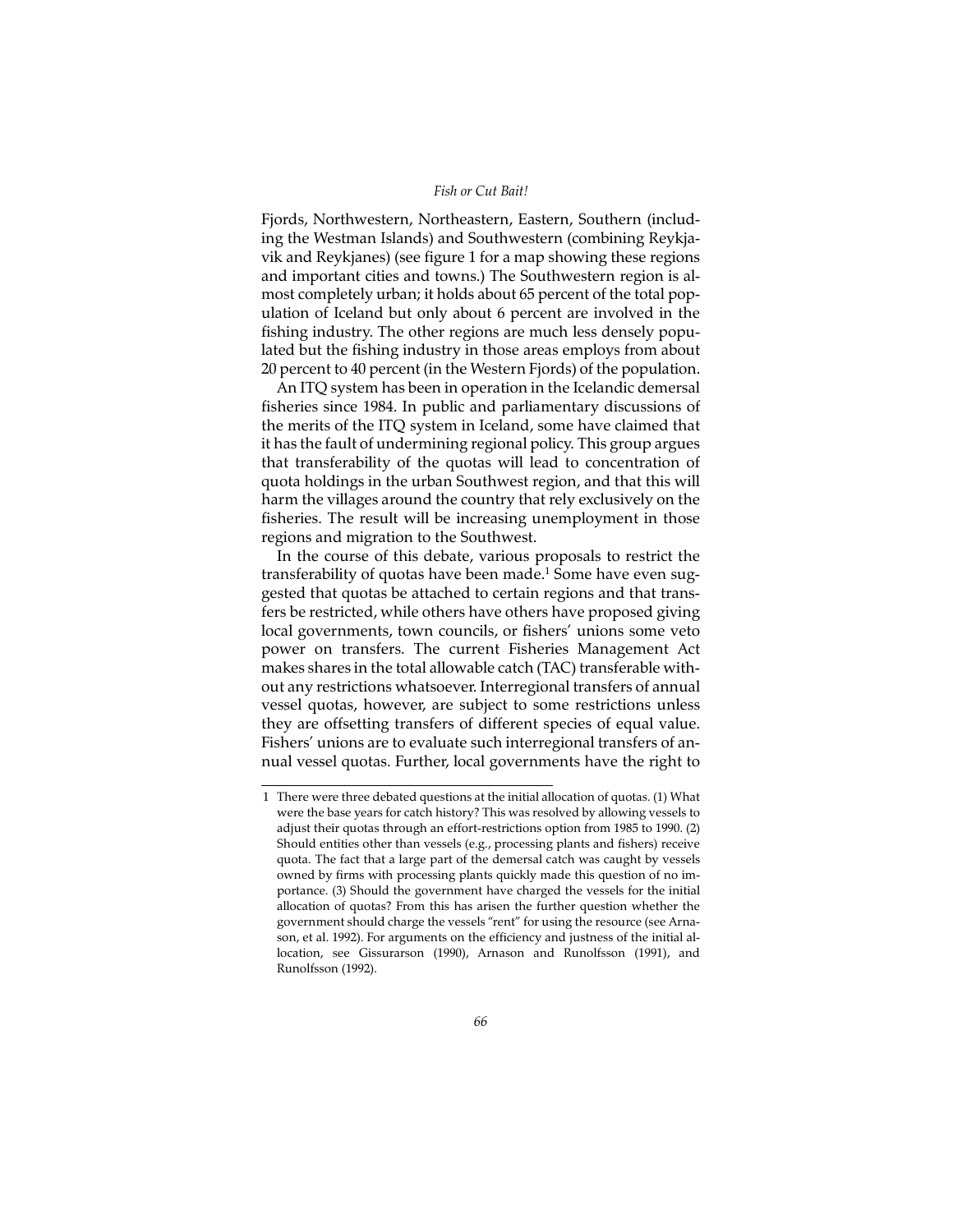



match any offer for annual vessel quotas if they wish to block the transfer of quota out of their regions. In practice, however, few interregional transfers are actually blocked.

## **Structure of the fishing industry**

The harvesting and processing sectors of the Icelandic fishing industry have until recently been characterized by numerous, relatively small, firms. Frequently these firms exhibit a high degree of vertical integration through the harvesting and processing sectors but there was little horizontal integration. The typical firm in the fishing industry is based in one fishing town or village and operation across regions is rare, though on the increase. The firm operates one or several processing plants and sends out one or several fishing vessels that supply most of its wetfish needs. Independent vessels provide any additional fish needed, on the basis of implicit or explicit contracts, or through wetfish floor markets, where vessels and processors can sell and buy wetfish by auction.<sup>2</sup> The first

<sup>2</sup> Some markets, such as the Sudurnes fish market in the Southwestern Region, rely less on auction floors and more on telecommunication. In such markets, a buyer can bid via computer and modem. Note also that the fish auctioned need not have been already caught.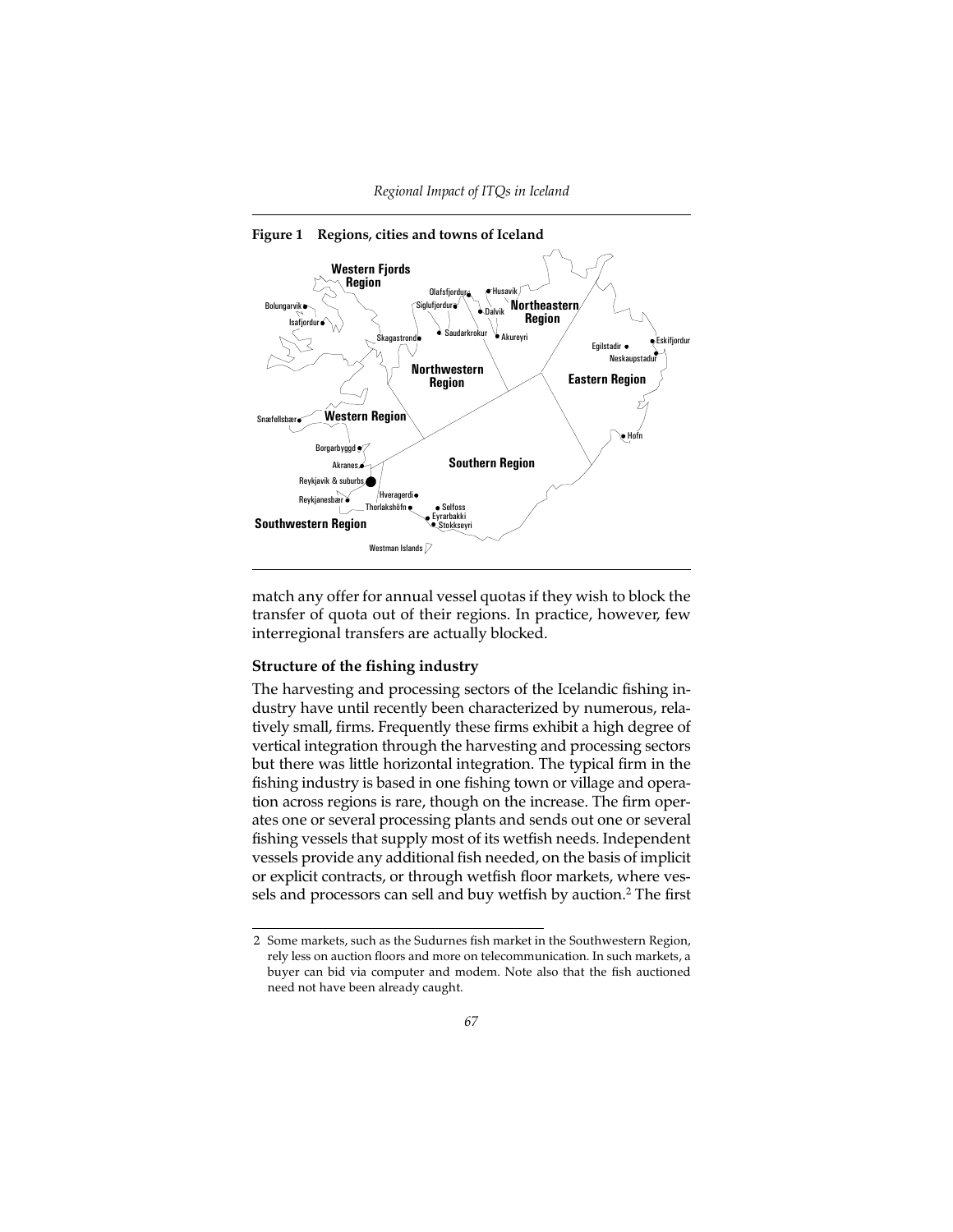three floor markets were established in 1987 and there are now 15 markets, at least one in every geographical region.<sup>3</sup>

## **Regional impact of ITQ management**

The purpose of any fishery management system must be to increase efficiency and rents in the fishery. This will be accomplished through a smaller fishing fleet, less effort, and larger fish stocks resulting in increased TAC. A smaller fleet and decreased effort are likely to alter the structure of employment and regional development, since fewer vessels may mean fewer fishers, although the decrease in their number should be proportionally smaller. Fewer vessels and decreased effort will also affect the suppliers of the fishing industry, such as shipyards and gear makers. But fewer vessels and increased TAC will increase the catch per vessel. Fishery management should also work to increase the quality of the landed catch. These improvements should increase fishers' income, in total if not per capita.

Although the increased efficiencies of the fisheries through the ITQ system may decrease employment for fishers and for workers in industries that are suppliers for the fishing vessels, employment in other industries should increase. The increased rent in the fisheries and the consequent higher income of those in the industry should increase demand for other domestic services and industries. There is no reason to expect the net effect on total employment to be negative; the opposite is more likely.

## **Regional shares in quotas and catch**

It is now over a decade since the introduction of the ITQ system in the Icelandic fisheries, and it is now possible to examine the impact of the system on regional development in Iceland.

In an ITQ system, the quotas are the key to receiving catch landings. Quota holdings decide how much catch will be landed in a village and, therefore, they determine the employment opportunities in the village's fishing sector. To estimate the impact of the ITQ system on regional development, we shall look at

<sup>3</sup> This description applies to most of the demersal, crustacean, and shellfish fisheries, and, to a lesser extent, to the herring fisheries. Together these account for around 90 percent of the total value of the Icelandic fisheries. The reduction fisheries, based primarily on capelin and herring, are organized somewhat differently. See Arnason (1995a; 1996a) for further details on the organization of the fishing industry.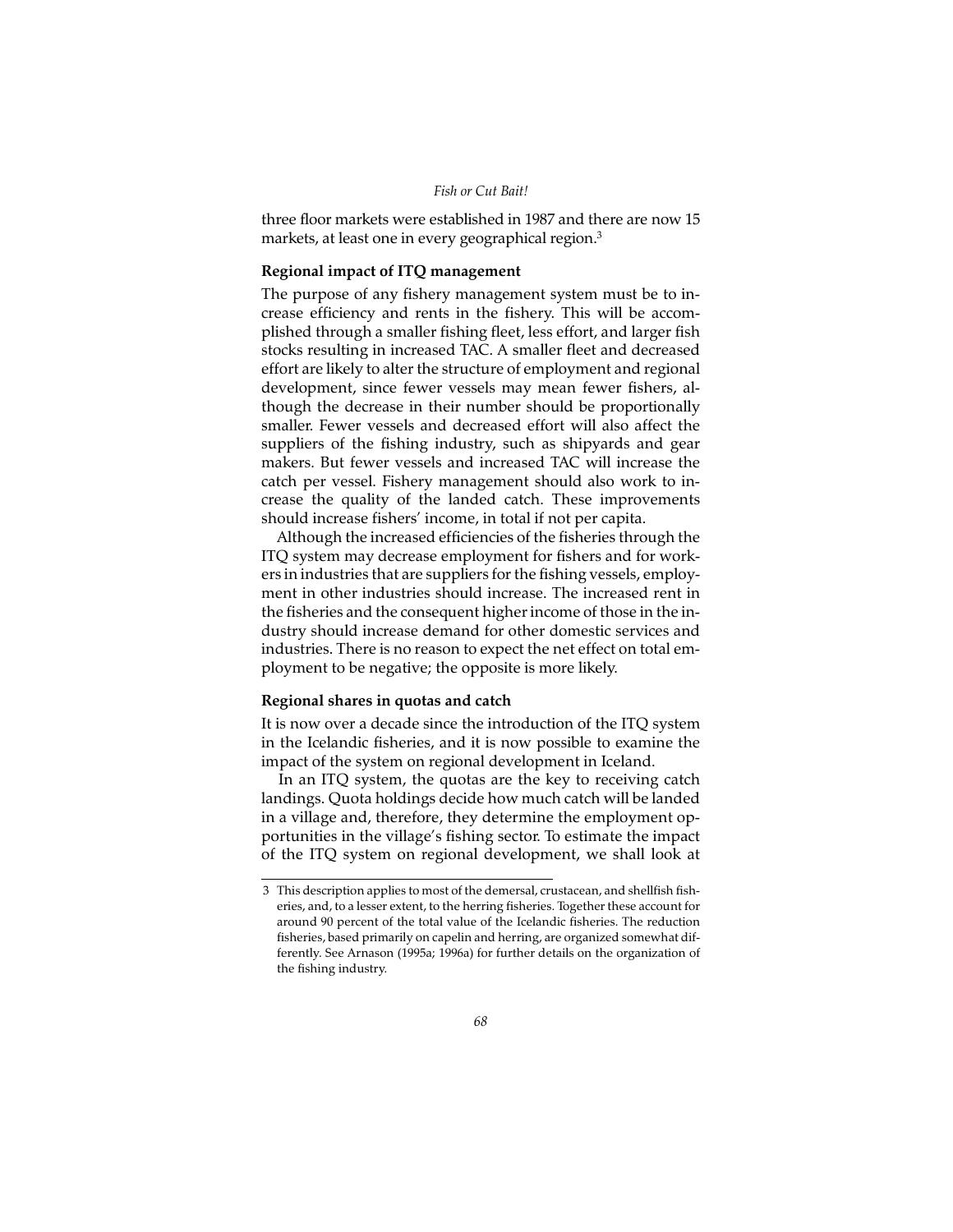changes in regional quota holdings since the adoption of the ITQ system.

The initial allocation of quotas was based on vessel catch history from 1980 to 1983, and this allocation mirrors the regional distribution of the fishing industry in terms of catches in those years. Since the initial allocation of quotas, subsequent allocation may have changed for any of four reasons. First, it may have changed because of the catch history of vessels in the period from 1985 to 1990, when vessels were allowed to opt for effort quota. Second, it may have changed as a result of a larger part of the fishing fleet coming under the ITQ system after the effort quota option and small vessel exemption (6 to 10 GRT) were abolished in 1991. Third, it may have changed because of transfers of TAC shares between vessels. Fourth, it may have changed with the sale of ITQ vessels from one region to another. Only the third and fourth changes of quota allocation are the result of the ITQ system.

Table 1 lists each region's share of allocated quotas, in terms of cod equivalents.4 As table 1 shows, the changes in quota holdings for the regions are, for the most part, insignificant. The most significant change is the gain in the Northeast region and the loss in the Southwest.

If quota holdings define the opportunities that villages have for job creation in the fishing industry, the actual catch landings in the village determine the realized number of jobs. Quota holdings and landed catch do not necessarily go together. Vessel owners may choose to land the vessel's catch in another village, region or to export the catch unprocessed. The data on the catch landings from the demersal fisheries are, therefore, important.

Table 2 lists regional landings of the ITQ species from the demersal fisheries. The five species included are cod, haddock, saithe, redfish, and Greenland halibut, and are shown in cod equivalents. The table shows that the regional patterns of demersal landings

<sup>4</sup> The weight for the different species, except cod, changes slightly each year. The Ministry of Fisheries puts out new regulations for each fishing year, announcing the TAC for various species, cod equivalent values, and so forth. By changing the cod-equivalent values for the different species, they approximate more closely the actual market value of the catches of these species. Changes in cod-equivalent values explain some of the variations in quota holdings and groundfish landings listed in tables 6 and 7. These changes in cod-equivalent values are insignificant between single years, except for the fishing seasons 1995/96 and 1996/97.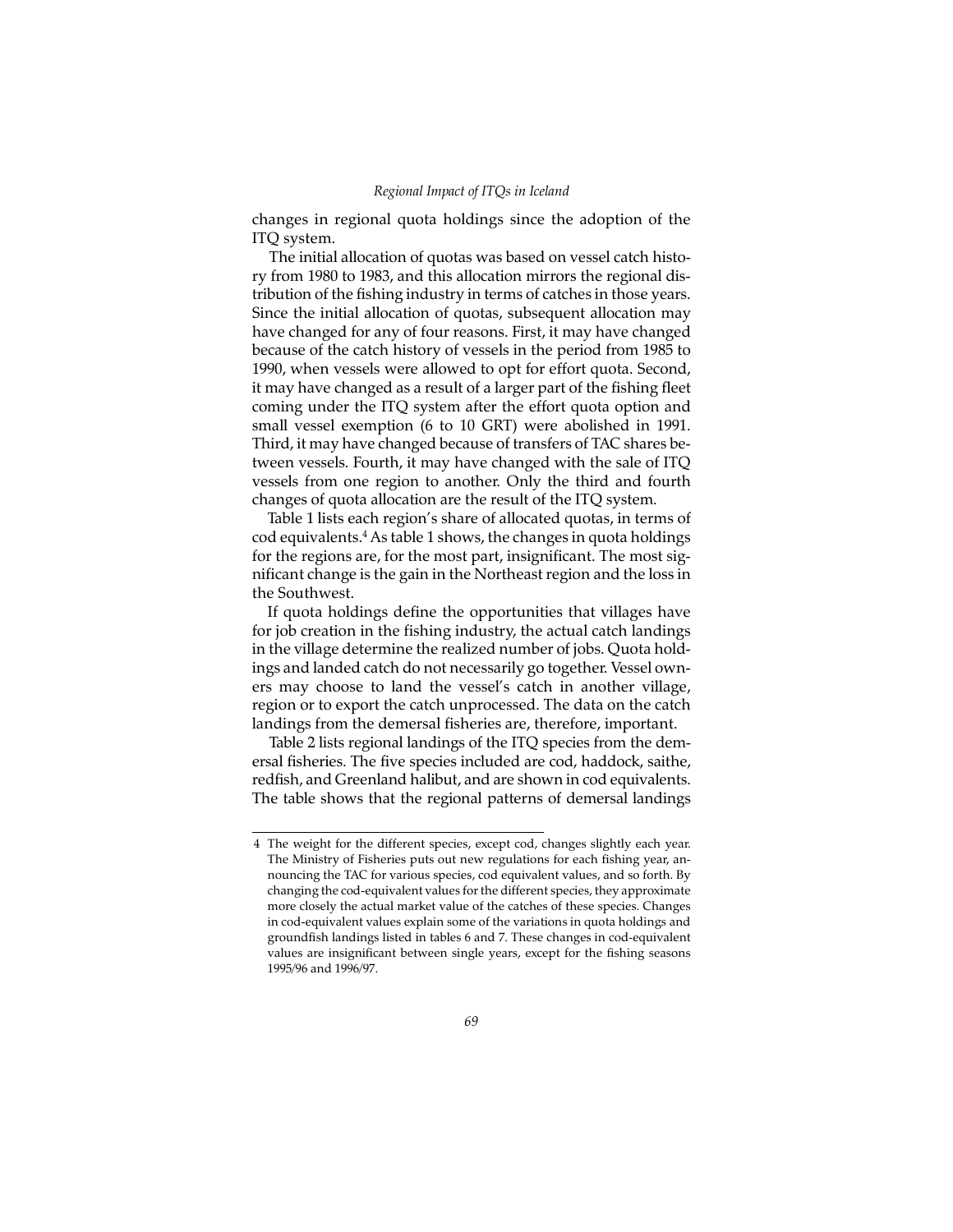| Table 1 | Quota holdings for each region from 1984 to 1996 |
|---------|--------------------------------------------------|
|         | (cod equivalents, registered port of vessel)     |

|         | South-<br>west | West  | Western<br>Fjords                              | North-<br>west | <b>Northeast</b> | East  | South |
|---------|----------------|-------|------------------------------------------------|----------------|------------------|-------|-------|
| 1984    | 29.7%          | 8.9%  | 13.6%                                          | 6.1%           | 14.9%            | 13.2% | 13.5% |
| 1985    | 29.3%          | 9.0%  | 13.7%                                          | 6.2%           | 15.1%            | 13.3% | 13.4% |
| 1986    | 27.8%          | 9.7%  | 13.9%                                          | 6.3%           | 14.8%            | 13.7% | 13.8% |
| 1987    | 24.9%          | 9.9%  | 14.1%                                          | 6.9%           | 16.9%            | 13.7% | 13.6% |
| 1988    | 24.6%          | 9.6%  | 14.2%                                          | 7.4%           | 16.7%            | 13.5% | 14.0% |
| 1989    | 22.8%          | 9.3%  | 14.6%                                          | 7.9%           | 17.6%            | 13.2% | 14.7% |
| 1990    | 24.1%          | 9.0%  | 14.0%                                          | 7.6%           | 17.1%            | 12.9% | 15.2% |
| 1991    | 23.7%          | 9.4%  | 13.9%                                          | 7.9%           | 17.7%            | 12.5% | 14.8% |
| 1991/92 | 24.3%          | 9.3%  | 13.8%                                          | 7.2%           | 18.4%            | 12.6% | 14.4% |
| 1992/93 | 24.5%          | 10.1% | 13.5%                                          | 6.6%           | 18.2%            | 13.2% | 13.9% |
| 1993/94 | 24.7%          | 10.0% | 12.2%                                          | 6.9%           | 18.4%            | 13.4% | 14.5% |
| 1994/95 | 25.0%          | 10.0% | 11.9%                                          | 7.0%           | 18.8%            | 12.4% | 15.0% |
| 1995/96 | 26.1%          | 10.2% | 11.5%                                          | 7.4%           | 19.9%            | 11.4% | 13.5% |
| Average | 25.5%          | 9.6%  | 13.4%                                          | 7.0%           | 17.3%            | 13.0% | 14.2% |
|         |                |       | Source: Fisheries Directorate, Arnason (1992). |                |                  |       |       |

have a much higher volatility than quota holdings. The Northeast shows an increased share of the landings, as it did in the quota holding. The Southwest increased its share of landings substantially despite its smaller share of quota holdings. This must be attributed to the introduction of floor markets as the first three floor markets—the largest in the country—were established there. They handled close to 50 percent of the total volume of all floor markets in 1994. Since their introduction in 1987, they have grown so that in 1994 they handled about 37 percent of all groundfish landings intended for the domestic processing plants.

Another significant change is the export of unprocessed groundfish—especially the export in cargo containers—that started in the 1980s. Export of unprocessed groundfish accounted for about 6 percent of the volume of demersal catches (ITQ species) in 1983, about 17 percent in 1990 and 10 percent in 1994. In cod equivalents, the export in 1994 accounted for almost 9 per-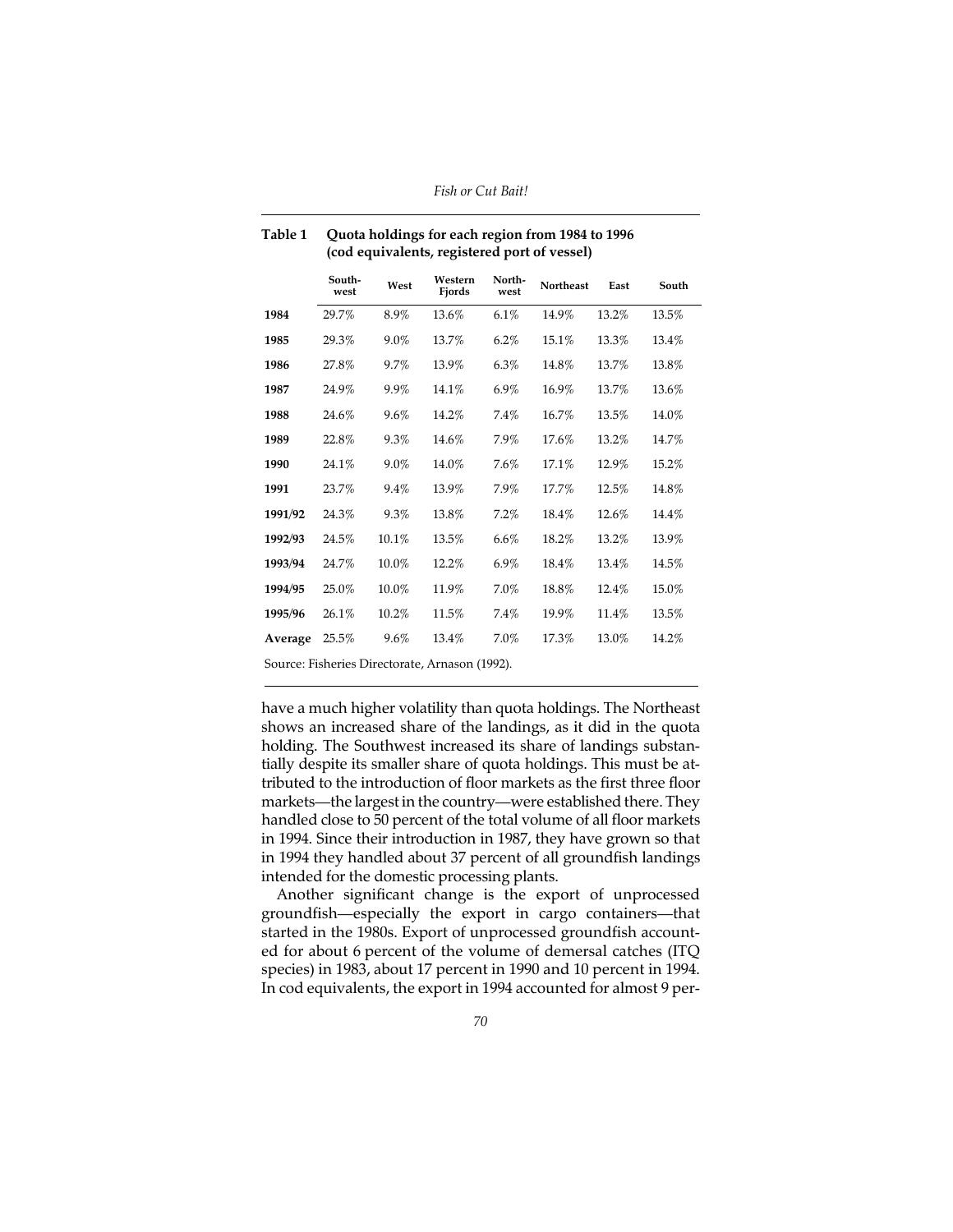## **Table 2 Share in groundfish landings for each region from 1983 to 1996 (cod equivalents for cod, haddock, saithe, redfish and Greenland halibut) as a fraction of groundfish landings for domestic processing**

|         | South-<br>west | West     | Western<br>Fiords                                 | North-<br>west | <b>Northeast</b> | East  | South   |
|---------|----------------|----------|---------------------------------------------------|----------------|------------------|-------|---------|
| 1983    | 27.9%          | 11.2%    | 13.4%                                             | 5.3%           | 14.3%            | 13.7% | 14.2%   |
| 1984    | 26.5%          | 10.9%    | 15.3%                                             | 6.1%           | 14.6%            | 13.0% | 13.6%   |
| 1985    | 25.3%          | 11.0%    | 13.6%                                             | 6.8%           | 15.9%            | 14.3% | 13.1%   |
| 1986    | 25.2%          | 11.8%    | 13.2%                                             | 6.8%           | 16.8%            | 15.2% | 11.0%   |
| 1987    | 25.4%          | 12.0%    | 12.7%                                             | 7.7%           | 17.4%            | 15.1% | 9.7%    |
| 1988    | 25.8%          | 10.2%    | 13.8%                                             | 7.3%           | 19.5%            | 14.1% | 9.3%    |
| 1989    | 27.3%          | 10.4%    | 13.6%                                             | 6.5%           | 19.2%            | 13.0% | 10.0%   |
| 1990    | 29.7%          | 9.4%     | 12.4%                                             | 7.6%           | 20.1%            | 11.2% | $9.6\%$ |
| 1991    | 30.4%          | 8.9%     | 13.0%                                             | 7.8%           | 20.0%            | 11.3% | $8.6\%$ |
| 1992    | 30.6%          | 7.7%     | 13.2%                                             | 7.9%           | 20.7%            | 11.6% | 8.3%    |
| 1993    | 30.6%          | 8.8%     | 12.7%                                             | 7.8%           | 21.8%            | 10.1% | 8.2%    |
| 1994    | 34.3%          | 7.9%     | 11.8%                                             | $6.4\%$        | 20.3%            | 10.7% | 8.7%    |
| 1995    | 34.2%          | 10.3%    | 12.4%                                             | $4.4\%$        | 17.2%            | 12.5% | 8.9%    |
| 1996    | 27.3%          | $10.4\%$ | 13.6%                                             | 6.5%           | 19.2%            | 13.0% | 10.0%   |
| Average | 28.6%          | $10.1\%$ | 13.2%                                             | $6.8\%$        | 18.4%            | 12.8% | 10.2%   |
|         |                |          | Source: Fisheries Directorate and Arnason (1992). |                |                  |       |         |

cent of demersal ITQ catches. The Southern region has traditionally been the leading exporter of unprocessed fish, and in 1994 they exported almost 20 percent of their groundfish ITQ catches unprocessed. The Northwest exported close to 17 percent, but all other regions exported less than 9 percent.

Yet another explanation for the divergence between quota holdings and catch landings is found in the increased number of freezer trawlers. In 1996, there were 50 such processing vessels in Iceland, but only three in 1983. Of those, 15 were registered in the Southwest, 14 in the Northeast, 6 in the Western Fjords, 5 in the Northwest, 4 in the South, 4 in the East, and only two in the West.

When the ITQ system was adopted in 1984, small vessels were excluded from the system. From 1984 to 1988, all vessels under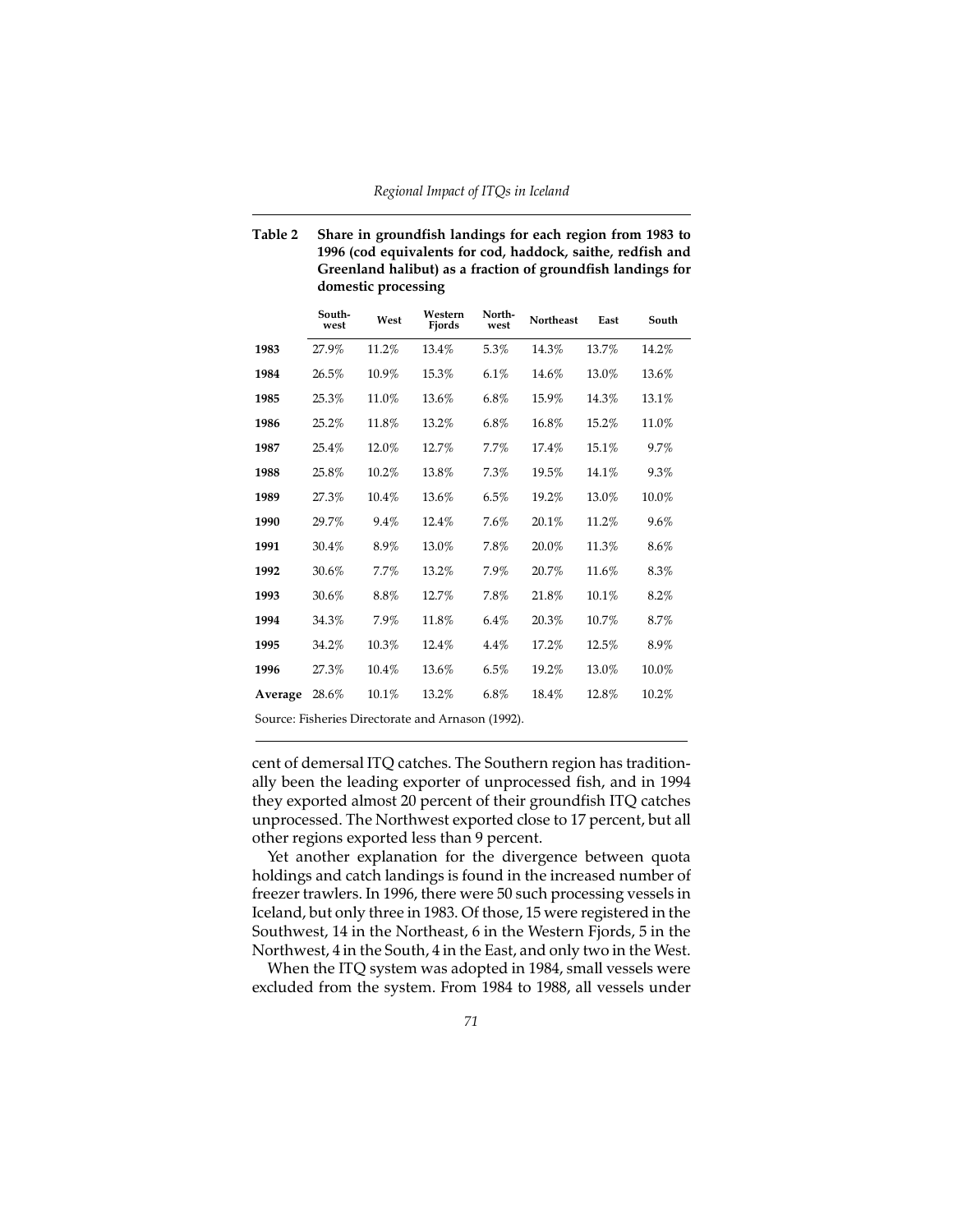12 GRT were excluded; from 1989 to 1991, vessels under 10 GRT were excluded; from 1991, only vessels under 6 GRT were excluded. These small vessels were allowed to choose between ITQs and effort-days restrictions. The latter option restricts the number of fishing days and limits the vessels to hook and line gear, and is generally referred to as the hook licence. A decreasing majority of these small vessels has opted for the hook licence since 1991, and from 1990 to 1994, the hook-licence vessels more than doubled their catch volume from less than 20,000 gross metric tonnes (GMT) to over 40,000 GMT. Table 8 shows the catch by the hook-licence vessels from 1991 to 1995 and the regional distribution of that catch. As can be seen in the table, the regions have had mixed success in holding their share in this catch.

|                               | 1991   | 1992   | 1993   | 1994   | 1995   |
|-------------------------------|--------|--------|--------|--------|--------|
| Southwest                     | 8,887  | 12,465 | 8,649  | 14,272 | 14,743 |
| West                          | 2,426  | 2,328  | 2,784  | 2,613  | 2,509  |
| Western fjords                | 3,283  | 6,290  | 6,826  | 9,971  | 9,380  |
| <b>Northwest</b>              | 1,144  | 1,660  | 1,663  | 2,029  | 1,560  |
| <b>Northeast</b>              | 4,176  | 3,925  | 4,417  | 6,566  | 5,888  |
| East                          | 2,333  | 2,865  | 2,501  | 4,409  | 6,773  |
| South                         | 1,183  | 790    | 709    | 1,082  | 1,529  |
| Abroad                        | 573    | 164    | 249    | 144    | 61     |
| Total                         | 24,005 | 30,478 | 27,791 | 41,086 | 42,445 |
| Number of vessels             | 912    | 980    | 962    | 990    | 1.004  |
| Source: Fisheries Directorate |        |        |        |        |        |

## **Table 3 Landings of hook-licence catch by region from 1991 to 1995**

Despite initial claims that the ITQs would result not only in a decrease in the number of fishing vessels but also in a decrease in employment for fishers, the opposite has actually occurred. In 1983, there were about 5,800 fishers employed in the harvesting sector; in 1990, there were 7,000 and, in 1995, about 6,800.<sup>5</sup> This increase is to be explained mainly by the increase in the number of freezer-trawlers but also by the increase in the number of small vessels. There has, on the other hand, been a decrease in process-

<sup>5</sup> Employment, number of man years (National Economic Institute 1997).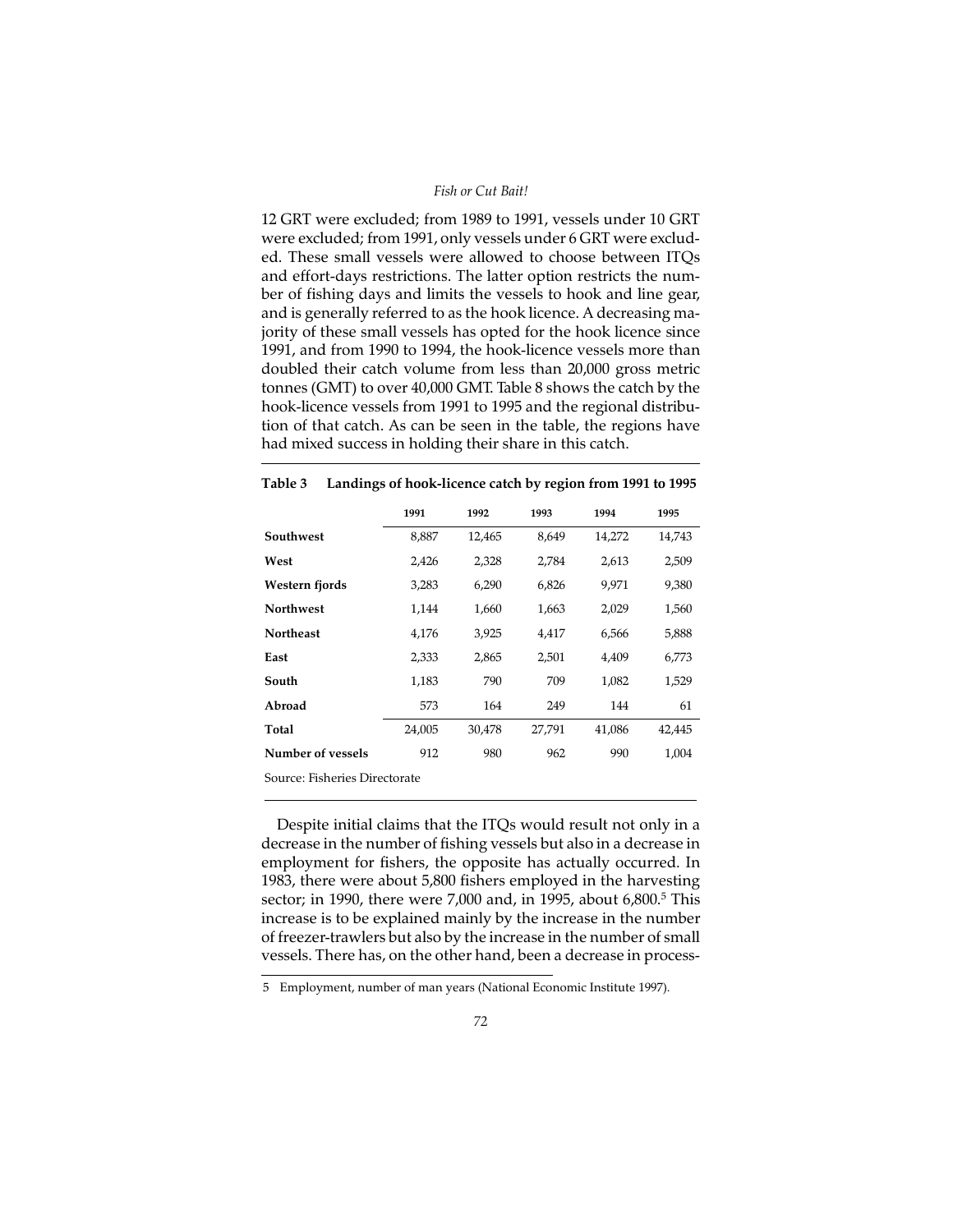ing employment from 10,200 in 1983 to less than 7,000 in 1993. This decrease is in some part explained by the increased number of freezer-trawlers, but mainly by the smaller demersal catches and the increased exports of fresh fish. Despite the increased number of fishers, the catch value per fisherman has increased by over 20 percent since 1990 (Arnason 1996b).

# **Regional transfers of quotas**

A substantial portion of annual vessel quotas is traded every year. A number of TAC shares traded each year is smaller, but these exchanges are very significant as they result in fewer vessels in the fishery. The transfers of permanent quotas (TAC shares) of demersal species<sup>6</sup> between regions<sup>7</sup> during the period from 1991 to 1994/95, expressed in cod equivalents and as fractions of the total allocated demersal quotas for each year were: 1991—7.3 percent; 1991/92—10.1 percent; 1992/93—14.1 percent; 1993/94—7.6 percent; 1994/95—15.8 percent (National Economic Institute 1997). Despite these high percentages, net transfers to or from any region are smaller, about one percent at most.8

## **Quota holdings of the largest harvesting firms**

Shortly after the introduction of the ITQ system in the demersal fisheries, there was discussion of the potential for concentration of quotas. If TAC shares were transferable, it was argued, the bigger and richer harvesting firms would in a short time buy the quotas from the smaller firms. It was even suggested that, if permanent quotas were made transferable, a limit should be set on the quota holdings of any one firm.<sup>9</sup>

<sup>6</sup> There have also been substantial transfers of other quota species, e.g., herring, capelin, shrimp and lobster.

<sup>7</sup> Transfer of permanent TAC shares between vessels with different owners has been allowed since 1988.

<sup>8</sup> Quota holdings by foreigners is not an issue in Iceland, since foreigners are not allowed to own fishing vessels in Iceland. Foreign investment in Icelandic fish processing firms is also restricted. Icelanders have nevertheless invested in harvesting and processing firms abroad.

<sup>9</sup> The *Fisheries Management Act of 1990* has a clause setting a limit on the quota holdings of any single vessel; it states that no vessel can have a larger TAC share than it could catch within the fishing year. This clause was added to counter circumvention of the Act by the wetfish floor markets, which had been buying TAC shares and registering them on a single small vessel to increase market activity by providing quotas for vessels selling in the market. In January 1997, the Minister of Fisheries appointed a workgroup to address the issue of whether an upper limit should be set on the ITQ holdings of individual firms.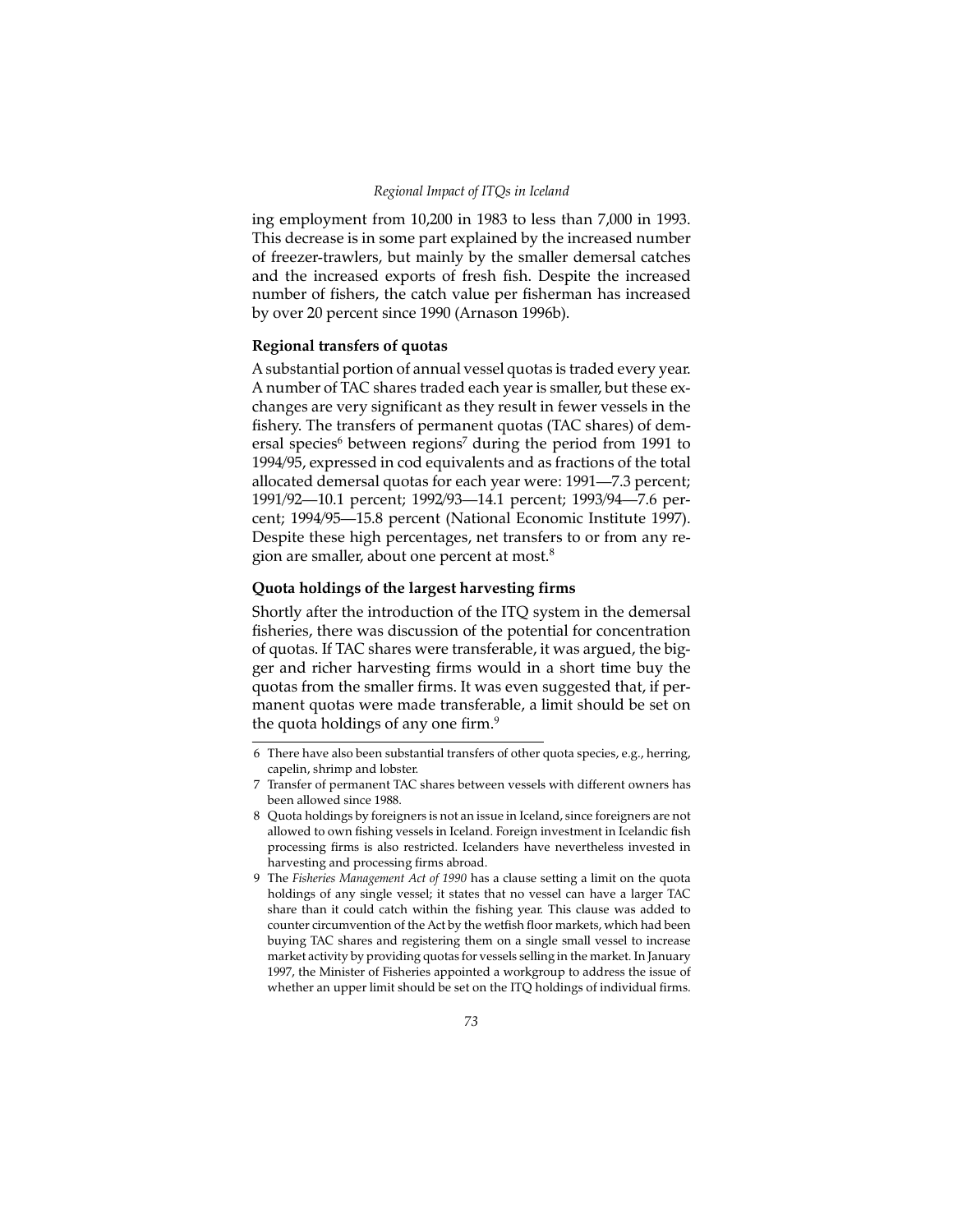|                                   | 1991/92 | 1992/93 | 1993/94 | 1994/95 | 1995/96 | 1996/97 | 1996/97 <sup>B</sup> |
|-----------------------------------|---------|---------|---------|---------|---------|---------|----------------------|
| Grandi Ltd. (SW)                  | 4.34%   | 4.93%   | 4.89%   | 5.06%   | 6.12%   | 5.75%   | 4.68%                |
| Utgerdarfelag<br>Akureyringa (NE) | 4.02%   | 4.60%   | 4.64%   | 4.97%   | 5.41%   | 5.41%   | 4.71%                |
| Samherji Ltd.<br>(NE)             | 3.20%   | 3.40%   | 3.38%   | 3.45%   | 3.60%   | 4.18%   | 3.71%                |
| Skagfirdingur<br>Ltd. $(NW)$      | 1.47%   | 1.46%   | 1.66%   | 2.21%   | 2.93%   | 3.34%   | 2.93%                |
| Haraldur Bod-<br>varsson Ltd. (W) | 2.22%   | 2.30%   | 2.27%   | 2.30%   | 2.56%   | 3.32%   | $2.84\%$             |
| Skagstrendingur<br>Ltd. $(NW)$    | 2.24%   | 2.32%   | 2.29%   | 2.25%   | 2.23%   | 2.19%   | 2.11%                |
| Vinnslustodin<br>Ltd. $(S)$       | 2.48%   | 1.96%   | 2.95%   | 2.53%   | 2.19%   | 2.04%   | 2.13%                |
| Ogurvik Ltd.<br>(SW)              | 1.60%   | 1.67%   | 1.76%   | 1.89%   | 2.13%   | 2.08%   | 1.65%                |
| Sildarvinnslan<br>Ltd. $(E)$      |         |         | 1.49%   | 1.84%   | 1.81%   | 1.73%   | 1.74%                |
| Saeberg Ltd. (NE)                 | 1.68%   | 1.67%   | 1.64%   | 1.66%   | 1.73%   | 1.71%   | 1.59%                |
| Midnes Ltd. (SW)                  | 1.31%   | 1.60%   | 1.65%   | 1.68%   | 1.78%   | 1.61%   | 1.44%                |
| <b>Total</b>                      | 24.56%  | 25.91%  | 28.62%  | 29.84%  | 32.49%  | 33.36%  | 29.53%               |
| Source: Kvotabokin 1996/97.       |         |         |         |         |         |         |                      |

## **Table 4 Quota holdings in the demersal fisheries of the 11 largest harvesting firmsA**

<sup>A</sup> Shares of total cod equivalent values at the start of each year.

B TAC share using cod equivalent values from 1994/95. These values changed very little during the five year period, except in 1995/96

Table 4 shows the quota holdings of the 11 largest firms in the demersal fisheries. Together they hold about 33 percent (30 percent if we use constant cod-equivalent values) of the demersal quotas and a little less than 32 percent of all ITQs.<sup>10</sup> Only 5 of

<sup>10</sup> The 50 largest harvesting firms held roughly 60 percent of all ITQs at the start of the 1996/97 fishing year (Arason 1996: 120–22).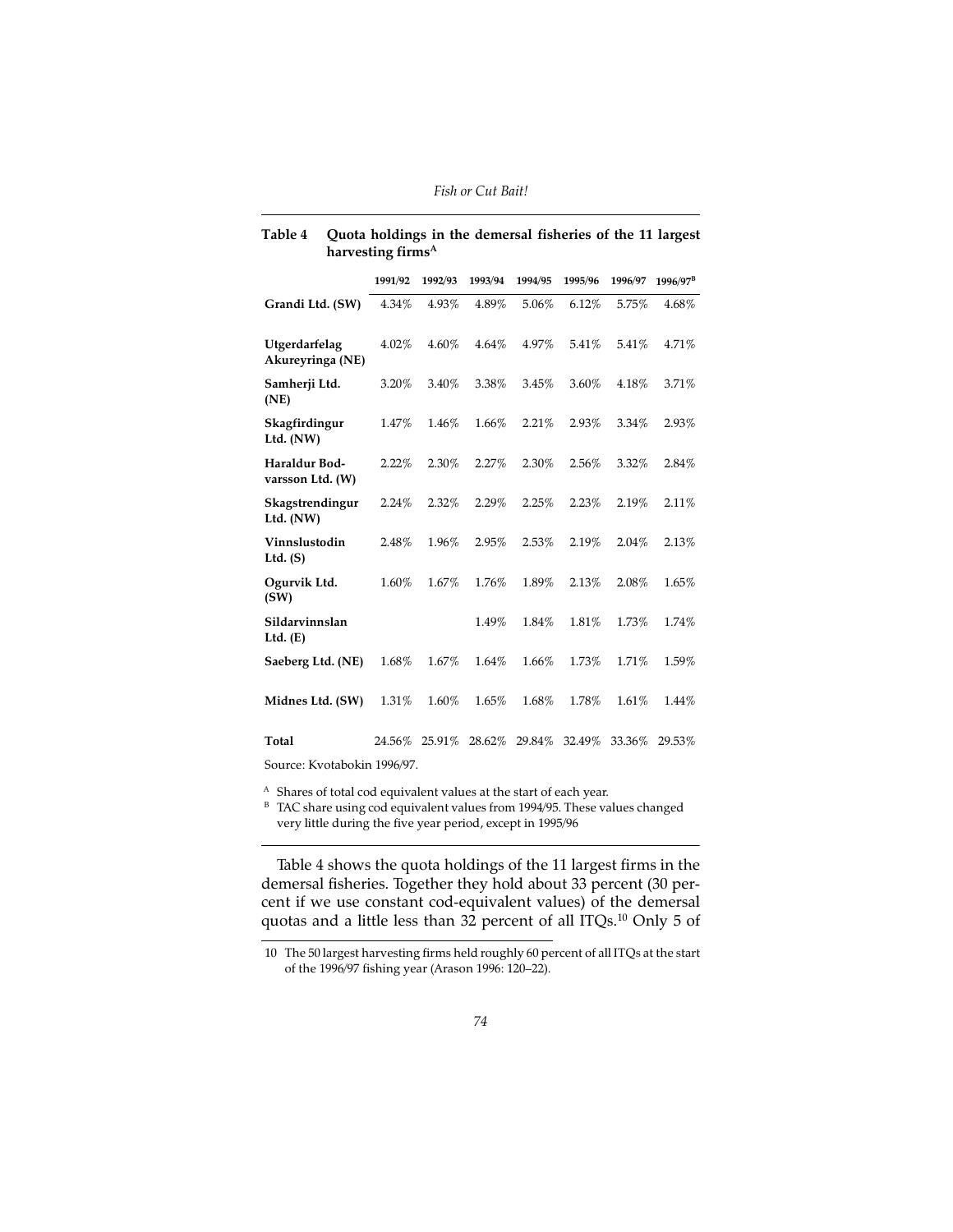## *Regional Impact of ITQs in Iceland*

these eleven firms have increased their share to any extent in the last 5 years, and one firm has lost some share in the same period. In total these firms have increased their share by some 8 percentage points (5 percentage points in constant cod-equivalent values); about 1.5 percentage points of this increase are explained by Sildarvinnslan Ltd. joining the ten largest harvesting firms.

|                                   | 1993/94 <sup>A</sup> | Stock-<br>holders | Institu-<br>tional <sup>B</sup> | <b>Other Cor-</b><br>porations | Individuals |
|-----------------------------------|----------------------|-------------------|---------------------------------|--------------------------------|-------------|
| Grandi Ltd. (SW)                  | 4.89%                | 700               | 0.9%                            | 91.0%                          | $0.0\%$     |
| Utgerdarfelag<br>Akureyringa (NE) | $4.64\%$             | 1804              | 100.0%                          | $0.0\%$                        | $0.0\%$     |
| Samherji Ltd.<br>(NE)             | 3.38%                | 7                 | $0.0\%$                         | $0.0\%$                        | 100.0%      |
| Skagfirdingur<br>Ltd. $(NW)$      | 1.66%                | 124               | 31.0%                           | 69.0%                          | $0.0\%$     |
| Haraldur Bod-<br>varsson Ltd. (W) | 2.27%                | 634               | 41.0%                           | $0.0\%$                        | 59.0%       |
| Skagstrendingur<br>Ltd. $(NW)$    | 2.29%                | 507               | 66.0%                           | 24.0%                          | 10.0%       |
| Vinnslustodin<br>Ltd. $(S)$       | 2.95%                | 183               | 72.0%                           | 28.0%                          | $0.0\%$     |
| Ogurvik Ltd.<br>(SW)              | 1.76%                | 7                 | $0.0\%$                         | $0.0\%$                        | 100.0%      |
| Sildarvinnslan<br>Ltd. $(E)$      | 1.49%                | 311               | 100.0%                          | $0.0\%$                        | $0.0\%$     |
| Saeberg Ltd. (NE)                 | 1.64%                | 8                 | $0.0\%$                         | 50.0%                          | 50.0%       |
| Midnes Ltd. (SW)                  | 1.65%                | 4                 | $0.0\%$                         | $0.0\%$                        | 100.0%      |
| Total                             | 28.62%               | 4289              |                                 |                                |             |

## **Table 5 Distribution of the top 50 percent of stock in the 11 largest demersal harvesting firms in 1994**

Source: Herbertsson and Bardarson (1995).

<sup>A</sup> Quota holdings in the demersal fisheries in 1993/94; see table 4. Source: Kvotabokin 1996/97.

 $B$  Under this heading are municipalities, pension funds, stock funds, etc.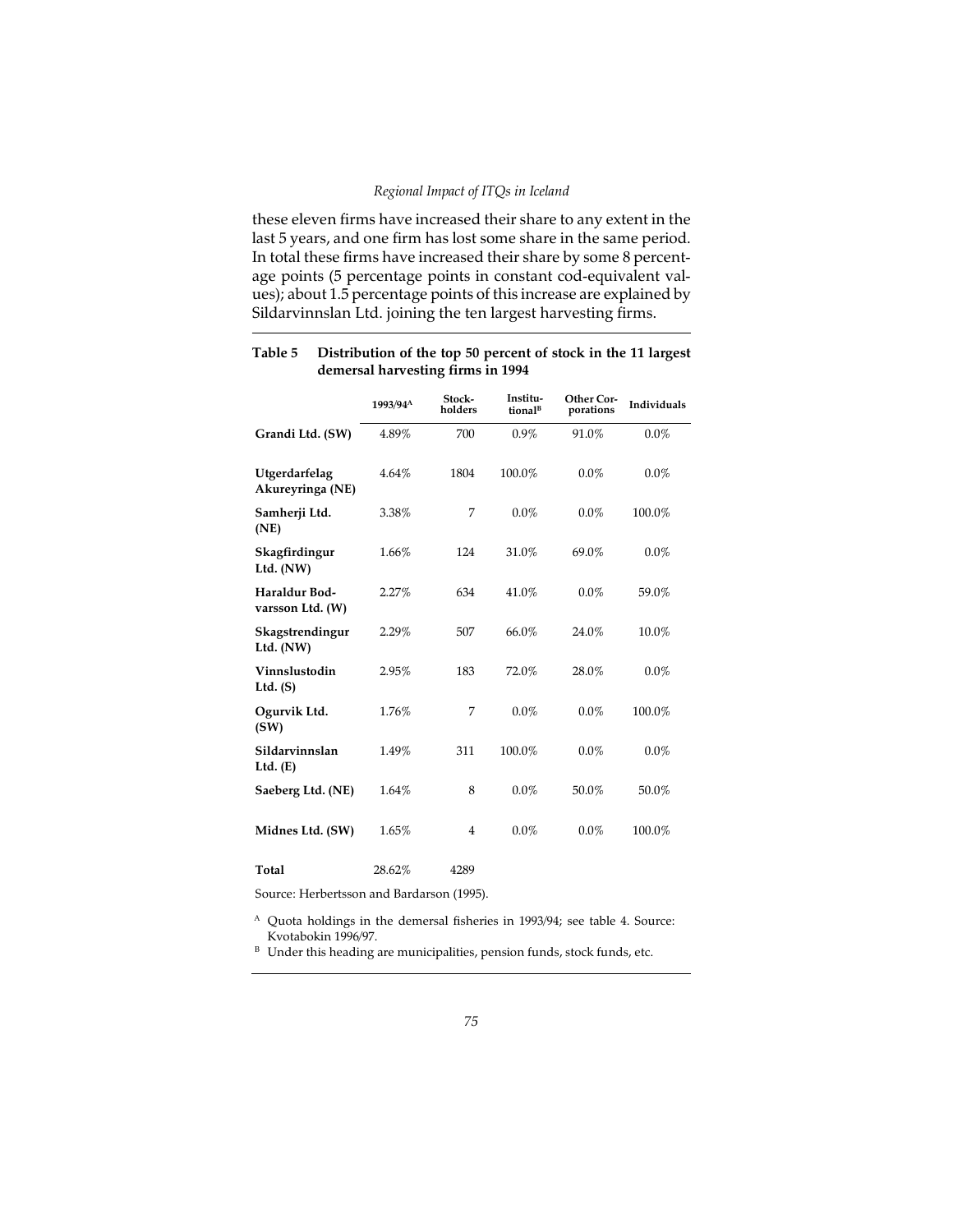That the 11 largest harvesting firms hold roughly 33 percent of all demersal quotas may be seen as a sign of concentration, especially considering that these same firms have increased their share by more than 20 percent in only 5 years.<sup>11</sup> But looking only at the number of harvesting firms and their quota holdings can be misleading. Consider the number of shareholders that hold stock in these harvesting firms, since these shareholds are the real owners of the harvesting rights. Table 5 shows how the top 50 percent of stocks are distributed in the eleven largest harvesting firms at the end of 1994. The number of stockholders in these corporations is well over 4,000, so that the percentage of quotas held by these firms is not a sign of concentration.

Further, the example of Samherji Ltd. counters the argument that concentration within an ITQ system makes entry into the industry difficult. This firm, though founded in 1972, came under the current ownership only in 1983, when its only asset was one deep-sea trawler. Samherji Ltd. has since grown to be, in January 1997, the largest quota holder in Iceland and has also invested in other firms, domestic and foreign. Today, Samherji Ltd. and its subsidiaries operate 20 vessels from 4 countries, 2 shrimp processing plants, 2 reduction plants, 1 freezing plant, and a marketing office in England. When the company went public in April 1997, 6,700 parties bought stock.

## **Population growth and regional migration**

Every government in Iceland since the early 1950s has had some policy on regional development. For the most part, these policies have not been articulated in detail but rather had a common emphasis on maintaining population in all regions of the island. This has been effected by supplying credit and grants to marginal areas, providing capital, for example, to harvesting firms in the various villages around the island.

After World War II, the government put the emphasis on providing credit to renew the deep-sea trawler fleet and the herring fleet (multipurpose). In the following years, capital was also provided for new demersal freezing plants and herring reduction plants around the island. In the late 1950s and early 1960s, another injection of capital was provided to renew the multipurpose vessel fleet and, in the 1970s, credit was offered to renew the

<sup>11</sup> Of these 11 firms, 8 exhibit a high degree of vertical integration; i.e., they process almost all the catches of their vessels in their own plants.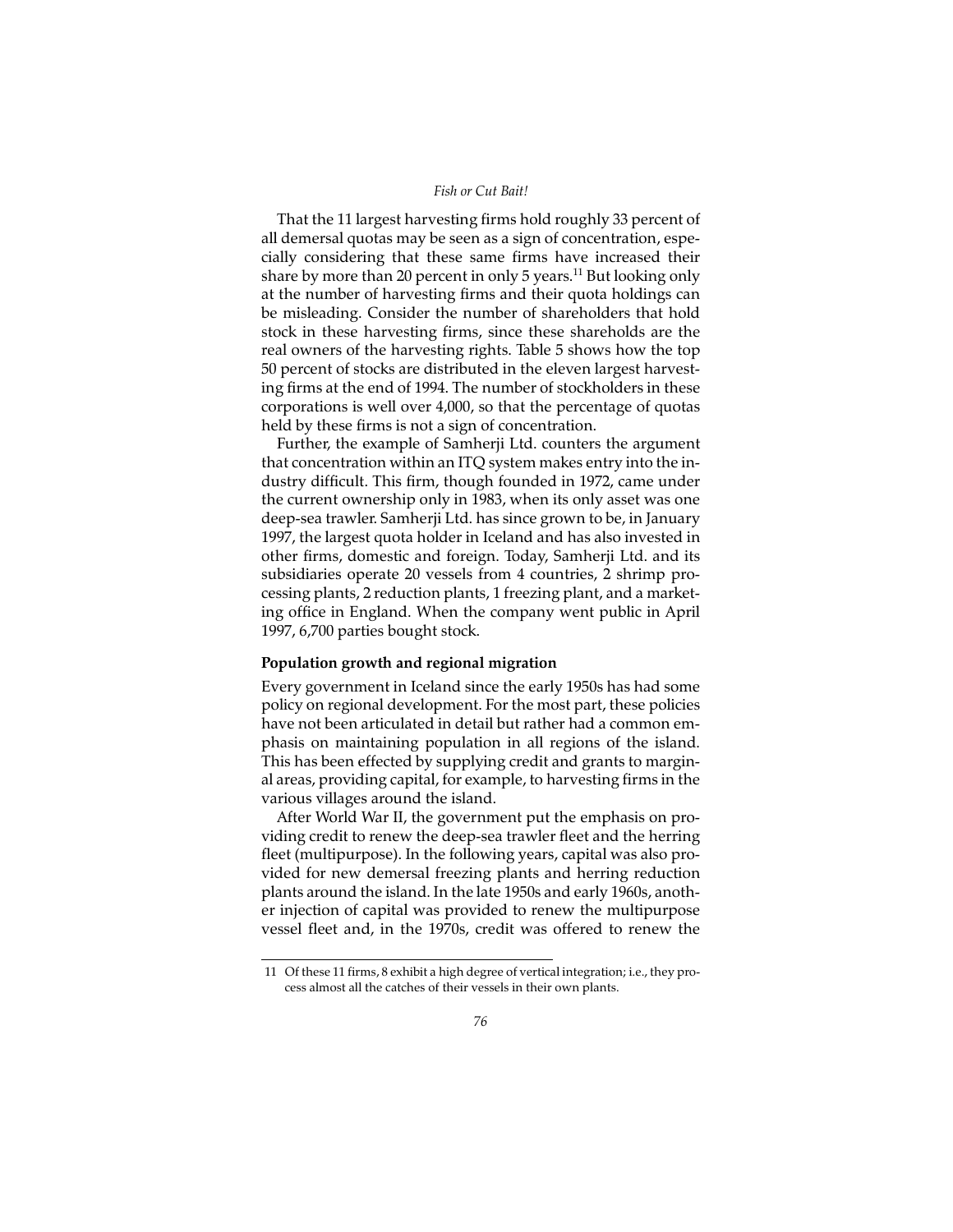#### *Regional Impact of ITQs in Iceland*

deep-sea trawler fleet and to renew freezing plants and expand capacity. Within a decade the policy of "a new stern-trawler in every port" had delivered that—and a few more. By 1980, there were 83 deep-sea stern trawlers and still only 67 official landing ports, not all of which could dock these trawlers.

Despite the governments's support for investment in renewing the fleet, in expanding processing capacity, and in improving docks, rural islanders chose the comforts of urban living. Table 6 shows an almost continuous increase in the proportion of the population settling in the urban Southwest. Only in the period from 1970 to 1980, during the rural investment boom, did the rural regions keep their share of the population increase, and when the credit flow stopped, the Southwest continued its gain.

|                               | 1940     | 1950    | 1960    | 1970    | 1980    | 1990     | 1995    |
|-------------------------------|----------|---------|---------|---------|---------|----------|---------|
| Population                    |          |         |         |         |         |          |         |
| Southwest                     | 47,460   | 70,648  | 98,417  | 119,822 | 135,000 | 161,182  | 174,231 |
| Other                         | 74,014   | 73,325  | 78,875  | 84,756  | 94,187  | 94,526   | 93,578  |
| Total                         | 121,474  | 143,973 | 177,292 | 204,578 | 229,187 | 255,708  | 267,809 |
| <b>Population share</b>       |          |         |         |         |         |          |         |
| Southwest                     | 39.1%    | 49.1%   | 55.5%   | 58.6%   | 58.9%   | 63.0%    | 65.1%   |
| Other                         | 60.9%    | 50.9%   | 44.5%   | 41.4%   | 41.1%   | 37.0%    | 34.9%   |
| Population index              |          |         |         |         |         |          |         |
| Southwest                     | 1.00     | 1.49    | 2.07    | 2.52    | 2.84    | 3.40     | 3.67    |
| Other                         | 1.00     | 0.99    | 1.07    | 1.15    | 1.27    | 1.28     | 1.26    |
| Total                         | 1.00     | 1.19    | 1.46    | 1.68    | 1.89    | 2.11     | 2.20    |
|                               | 1940-50  | 1950-60 | 1960-70 | 1970-80 | 1980-90 | 1990-95  | 1940-95 |
| <b>Population change</b>      |          |         |         |         |         |          |         |
| Southwest                     | 48.9%    | 39.3%   | 21.7%   | 12.7%   | 19.4%   | 8.1%     | 267.1%  |
| Other                         | $-0.9\%$ | 7.6%    | 7.5%    | 11.1%   | $0.4\%$ | $-1.0\%$ | 26.4%   |
| Source: Bureau of Statistics. |          |         |         |         |         |          |         |

**Table 6 Population and population change from 1940 to 1995**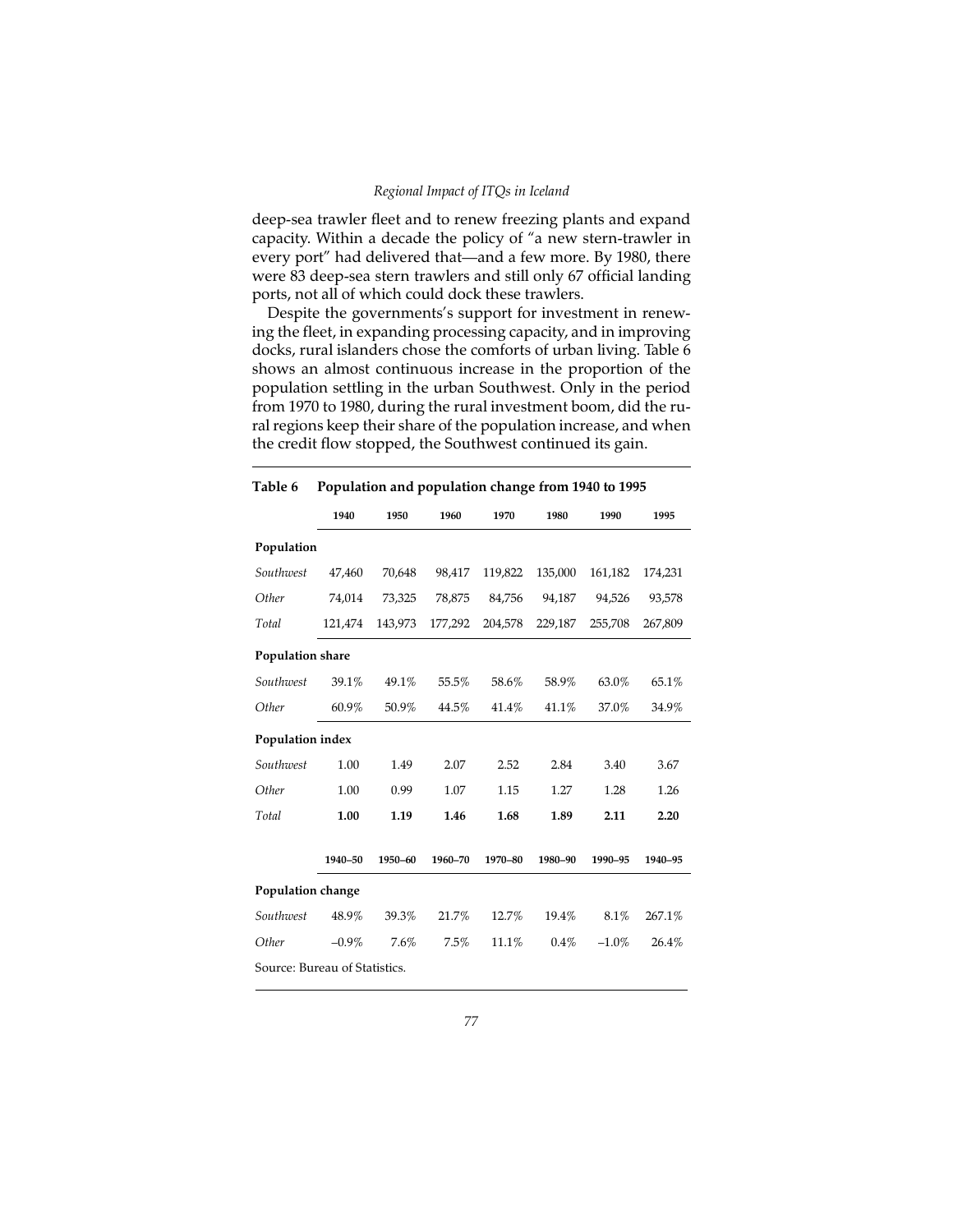# **Development in the each of the regions**

Above we have been describing regional development in Iceland by comparing the Southwestern region with the other regions as a whole. Since the other regions are, of course, not identical and share common characteristics only to some degree—urbanization and the structure of local industry, for example, are different in each—a brief description of each particular region follows.

## *Western Region*

The Western region has slightly more than 14,000 inhabitants and is the fourth most (and least) populous region in Iceland (see table 7). The region includes Akranes, the seventh largest town in Iceland, with a population of 5,100. Akranes is the base for Iceland's fifth largest harvesting firm, Haraldur Bodvarsson Ltd. A little more than 25 percent of the population is employed in fishing and fish processing; about 15 percent of the inhabitants engage in agriculture and another 15 percent in heavy industry. The other 40 percent of the population are employed in various trades, transportation, service industries and the public service.

| . . <i>.</i>                  | 1 op anderen and pop anderen enange in the western region<br>from 1940 to 1995 |         |         |         |          |          |         |
|-------------------------------|--------------------------------------------------------------------------------|---------|---------|---------|----------|----------|---------|
|                               | 1940                                                                           | 1950    | 1960    | 1970    | 1980     | 1990     | 1995    |
| Population                    | 9,936                                                                          | 9.975   | 11.973  | 13,205  | 14,884   | 14,537   | 14,154  |
| Share                         | $8.2\%$                                                                        | $6.9\%$ | 6.8%    | 6.5%    | 6.5%     | 5.7%     | 5.3%    |
|                               | 1940-50                                                                        | 1950-60 | 1960-70 | 1970-80 | 1980-90  | 1990-95  | 1940-95 |
| Change                        | $0.4\%$                                                                        | 20.0%   | 10.3%   | 12.7%   | $-2.3\%$ | $-2.6\%$ | 42.5%   |
| Source: Bureau of Statistics. |                                                                                |         |         |         |          |          |         |

**Table 7 Population and population change in the Western region**

The Western region has increased its share of the TAC for various species by more than one percentage point since 1984; its share of demersal landings has decreased by less than one percentage point in this period (see figure 2). This decrease can be explained by the fact that the fishing grounds off this region have not been productive in recent years, and vessels from elsewhere no longer fish there. In 1994, the region's vessels exported less than 6 percent of their demersal catches unprocessed.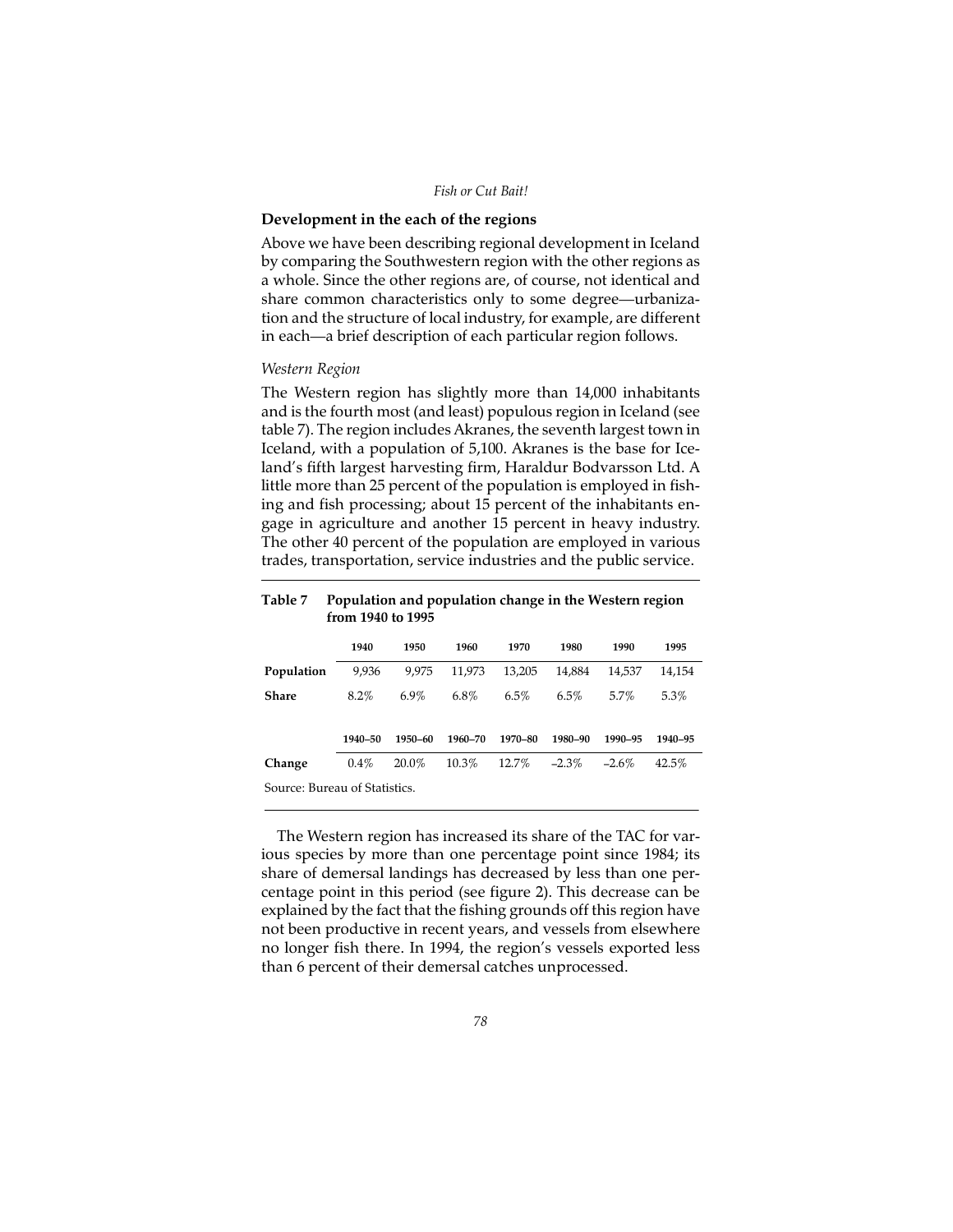

## **Figure 2 Western region's share in demersal TAC and landings**

# *Western Fjords Region*

The Western Fjords region is the least populous in Iceland, having only 9,000 inhabitants; it has lost close to one-third of its population since 1940 (see table 8). More than 33 percent of the inhabitants reside in the town of Isafjordur. The Western fjords are heavily dependent upon the fisheries and over 40 percent of the inhabitants are employed in fishing or fish processing. Less than 10 percent are engaged in agriculture, and the remaining 40 percent of the population are employed in the service industry, public service and transportation.

| Table 8                       |          | Population and population change in the Western Fjords<br>region from 1940 to 1995 |          |         |          |          |           |
|-------------------------------|----------|------------------------------------------------------------------------------------|----------|---------|----------|----------|-----------|
|                               | 1940     | 1950                                                                               | 1960     | 1970    | 1980     | 1990     | 1995      |
| Population                    | 12,953   | 11,166                                                                             | 10,507   | 10.050  | 10,479   | 9.798    | 9.018     |
| Share                         | 10.7%    | 7.8%                                                                               | 5.9%     | 4.9%    | 4.6%     | 3.8%     | $3.4\%$   |
|                               | 1940-50  | 1950-60                                                                            | 1960-70  | 1970-80 | 1980-90  | 1990-95  | 1940-95   |
| Change                        | $-13.8%$ | $-5.9\%$                                                                           | $-4.3\%$ | $4.3\%$ | $-6.5\%$ | $-8.0\%$ | $-30.4\%$ |
| Source: Bureau of Statistics. |          |                                                                                    |          |         |          |          |           |

# **Table 8 Population and population change in the Western Fjords**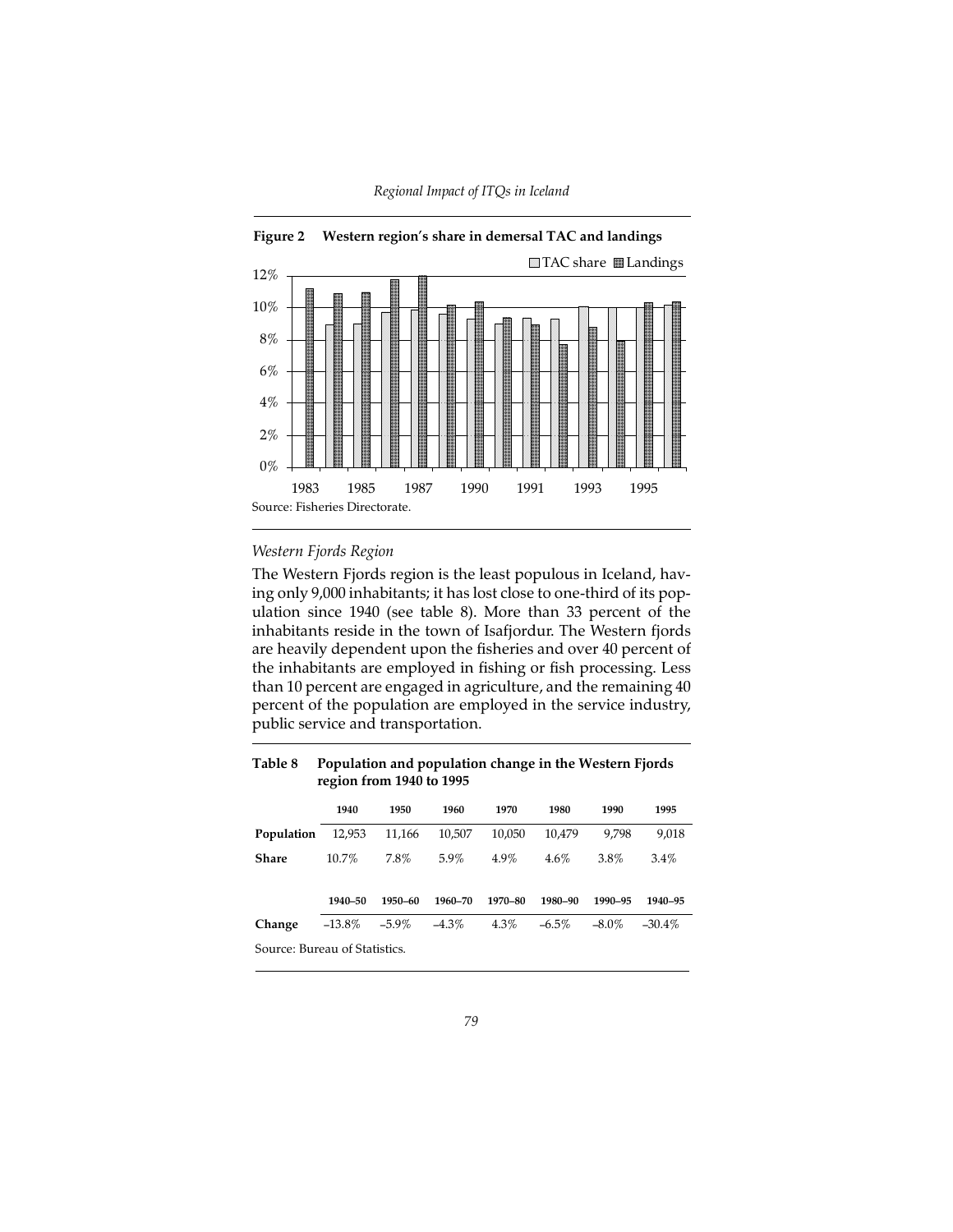The region has lost about two percentage points of the TAC shares since 1984, and its share of demersal landings has decreased by about one percentage point in the period (see figure 3). In 1994, the region's vessels exported about 5 percent of their demersal catches unprocessed.





#### *Northwestern Region*

The Northwestern region is the second least populous region in Iceland, and has only 10,200 inhabitants. Since 1940, the region has lost almost three percent of its residents (see table 9). Fishing and fish processing employ just over 20 percent of the population, and agriculture employs a similar percentage. Saudarkrokur, the most populous town in the region, is home to Iceland's fourth largest fish-harvesting firm, Skagfirdingur Ltd., and the nearby town of Skagastrond is home to the sixth largest, Skagstrendingur Ltd.

The Northwestern region has increased its share of the TAC for various species by more than one percentage point since 1984. Its share of demersal landings has decreased by a little less than one percentage point in the period (see figure 4). This decrease can be explained by export of unprocessed fish; in 1994, for instance, the region's vessels exported almost 17 percent of their demersal catches unprocessed.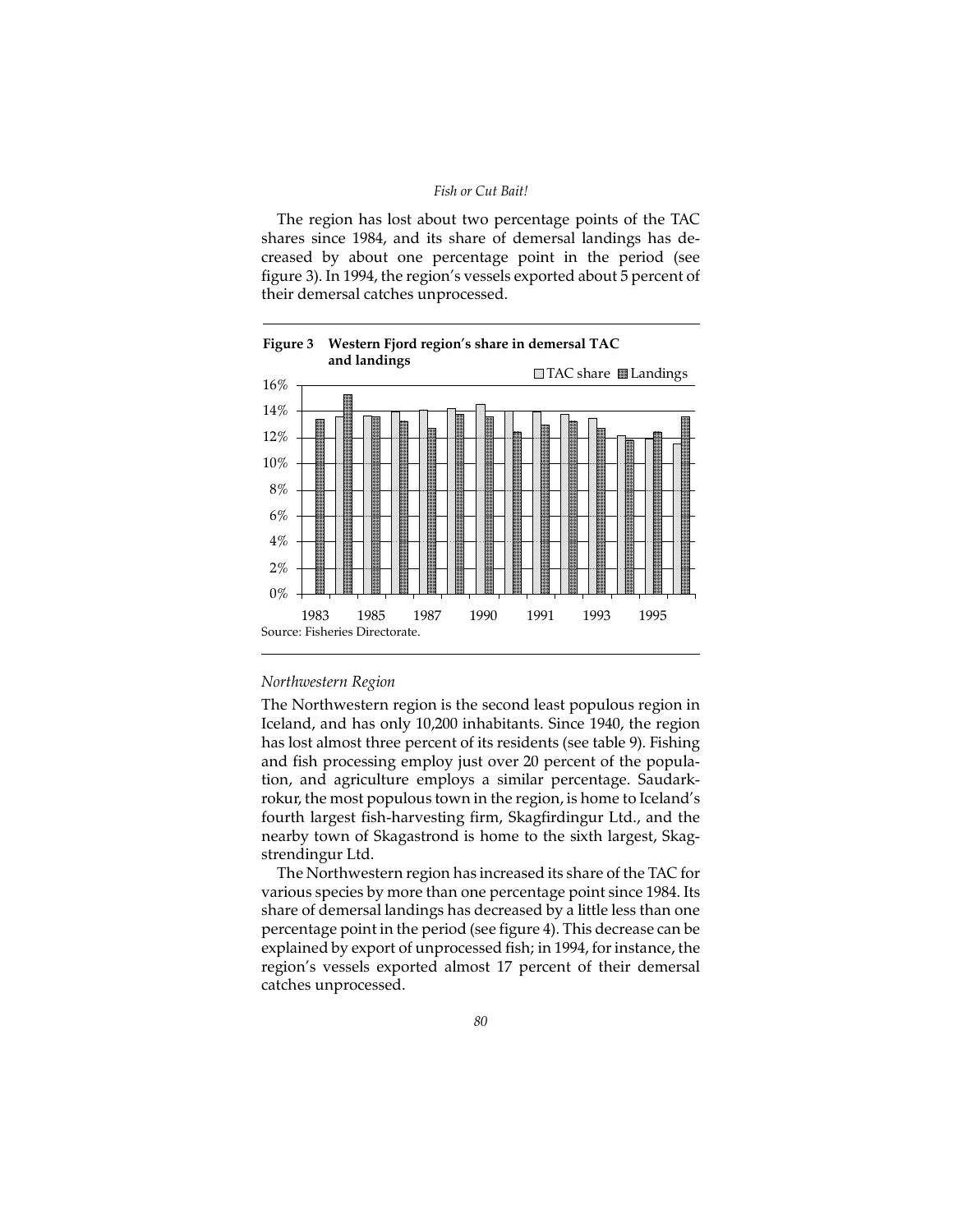

**Table 9 Population and population change in the Northwestern region from 1940 to 1995**

|                               | 1940     | 1950     | 1960     | 1970    | 1980     | 1990     | 1995     |
|-------------------------------|----------|----------|----------|---------|----------|----------|----------|
| Population                    | 10,496   | 10,264   | 10.241   | 9,909   | 10.631   | 10.446   | 10.208   |
| Share                         | 8.6%     | 7.1%     | 5.8%     | $4.8\%$ | $4.6\%$  | $4.1\%$  | 3.8%     |
|                               |          |          |          |         |          |          |          |
|                               | 1940-50  | 1950-60  | 1960-70  | 1970-80 | 1980-90  | 1990-95  | 1940-95  |
| Change                        | $-2.2\%$ | $-0.2\%$ | $-3.2\%$ | $7.3\%$ | $-1.7\%$ | $-2.3\%$ | $-2.7\%$ |
| Source: Bureau of Statistics. |          |          |          |         |          |          |          |

## *Northeastern Region*

The Northeastern region is the second most populous in Iceland, having almost 26,700 inhabitants (see table 10). Close to 60 percent of the region's population reside in and around Iceland's fourth largest city, Akureyri. Two of Iceland's largest fishharvesting firms, Samherji Ltd., and Utgerdarfelag Akureyringa Ltd., are based in Akureyri, and Saeberg Ltd. is based in Olafsfjordur. About 20 percent of the employment in the region is in fishing and fish processing. Less than 10 percent of the working population are engaged in agriculture, and about 15 percent are engaged in various small-scale industries.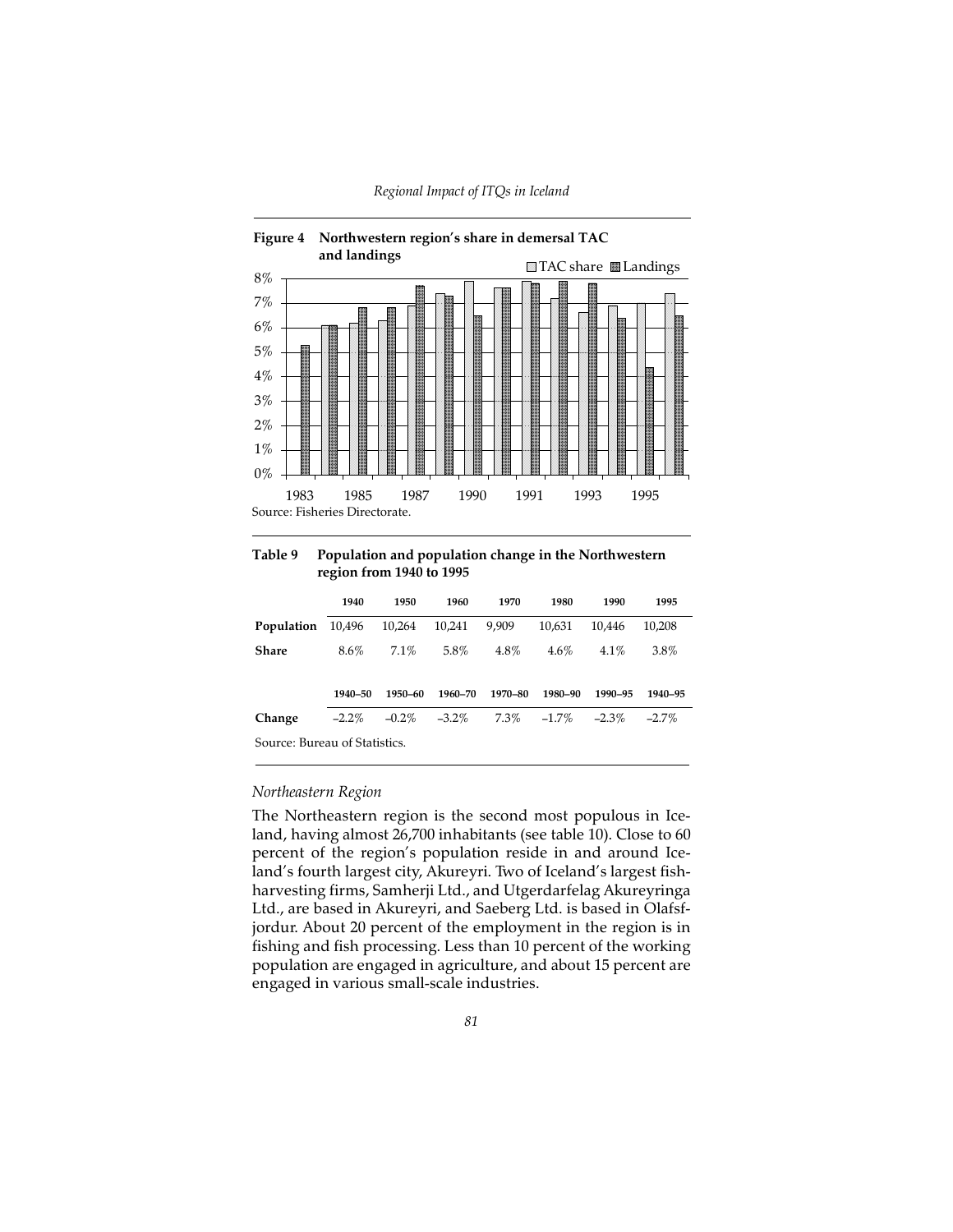|                               | 1940    | 1950    | 1960     | 1970    | 1980    | 1990     | 1995     |
|-------------------------------|---------|---------|----------|---------|---------|----------|----------|
| Population                    | 16.910  | 18,368  | 19.769   | 22.225  | 25,700  | 26.127   | 26.664   |
| Share                         | 13.9%   | 12.8%   | $11.2\%$ | 10.9%   | 11.2%   | $10.2\%$ | $10.0\%$ |
|                               |         |         |          |         |         |          |          |
|                               | 1940-50 | 1950-60 | 1960-70  | 1970-80 | 1980-90 | 1990-95  | 1940-95  |
| Change                        | 8.6%    | 7.6%    | 12.4%    | 15.6%   | $1.7\%$ | $2.1\%$  | 57.7%    |
| Source: Bureau of Statistics. |         |         |          |         |         |          |          |

| Table 10 Population and population change in the Northeastern |
|---------------------------------------------------------------|
| region from 1940 to 1995                                      |

The region has increased its TAC share by about 5 percentage points since 1984, far more than any other region. Its share of demersal landings has also increased by about three percentage points (see figure 5). In 1994, the region's vessels exported only about 3.5 percent of their demersal catches unprocessed, less than any other region.





## *Eastern Region*

The Eastern region is the third least populous region in Iceland, having a little less than 13,000 inhabitants (see table 11). About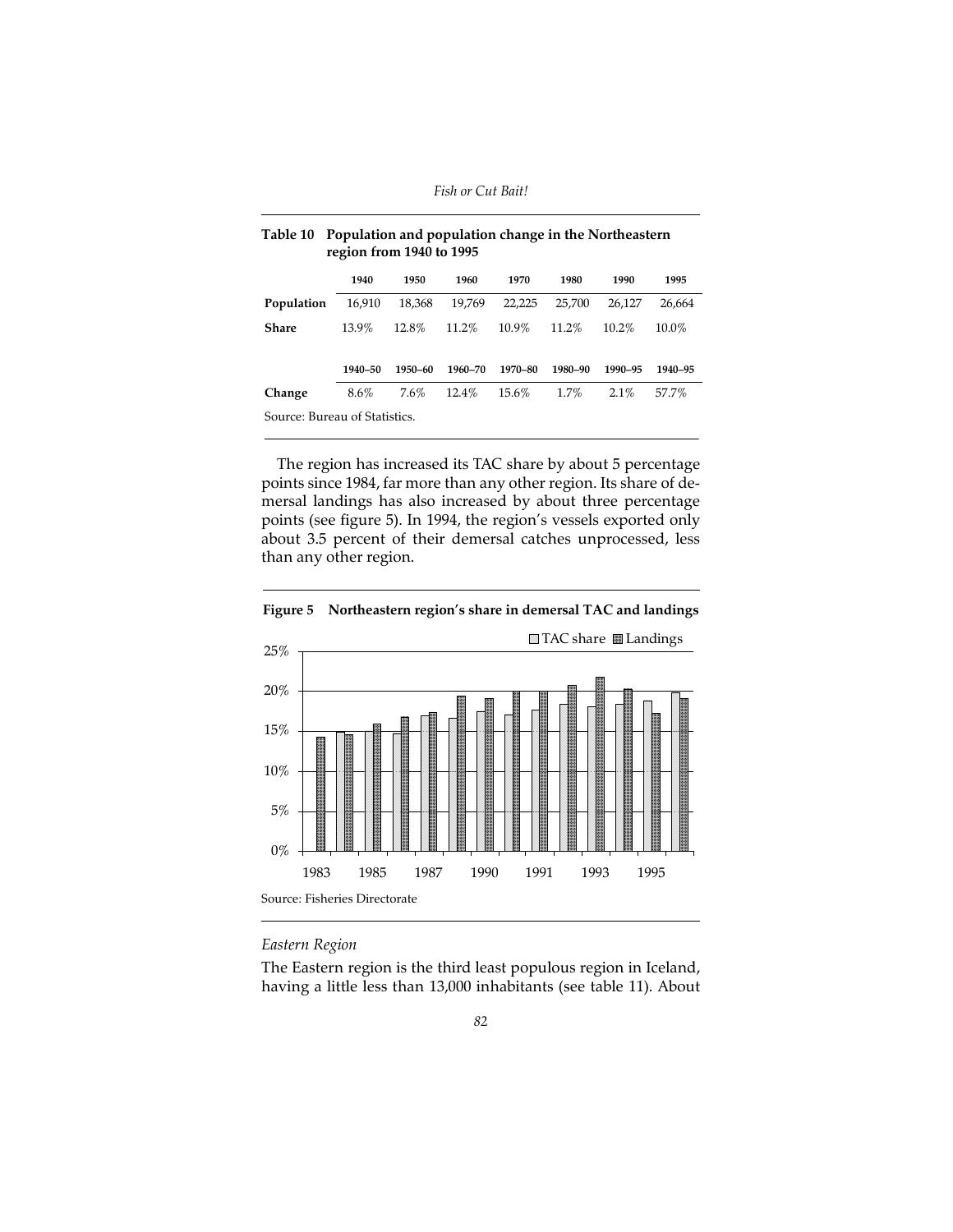|                               | 1940     | 1950    | 1960    | 1970    | 1980    | 1990     | 1995     |
|-------------------------------|----------|---------|---------|---------|---------|----------|----------|
| Population                    | 10,123   | 9.705   | 10.367  | 11,315  | 12.856  | 13.216   | 12,780   |
| Share                         | 8.3%     | $6.7\%$ | 5.8%    | $5.5\%$ | 5.6%    | $5.2\%$  | 4.8%     |
|                               |          |         |         |         |         |          |          |
|                               | 1940-50  | 1950-60 | 1960-70 | 1970-80 | 1980-90 | 1990-95  | 1940-95  |
| Change                        | $-4.1\%$ | 6.8%    | 9.1%    | 13.6%   | 2.8%    | $-3.3\%$ | $26.2\%$ |
| Source: Bureau of Statistics. |          |         |         |         |         |          |          |

| Table 11 Population and population change in the Eastern region |
|-----------------------------------------------------------------|
| from 1940 to 1995                                               |

33 percent of the population are employed in fishing and fish processing, and 10 percent are engaged in agriculture. The town of Neskaupstadur is home to Sildarvinnslan Ltd., the tenth largest harvester of fish in Iceland.

The Eastern region's share of the TAC for various species has decreased by a little more than one percentage point since 1984. Its share of demersal landings has also decreased by about one percentage point (see figure 6). In 1994, the region's vessels exported 8 percent of their demersal catches unprocessed.

**Figure 6 The Eastern region's share in demersal TAC and landings**

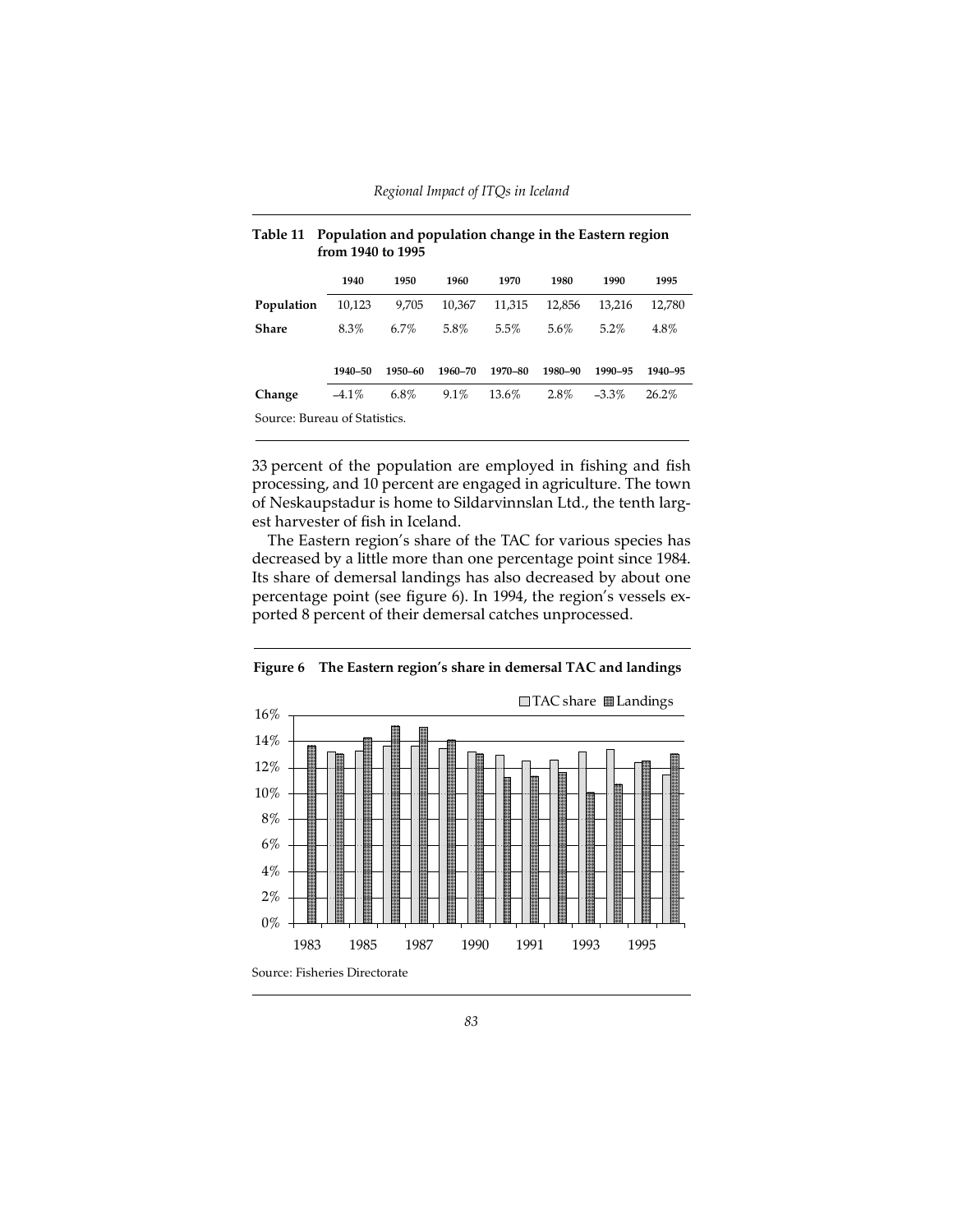## *Southern Region*

The Southern region, with close to 21,000 inhabitants, is the third most populous region in Iceland (see table 12). The region includes the Westman Islands, which have a population of almost 5,000, and are almost exclusively dependent on the fisheries. The Westman Islands is the base for Vinnslustodin Ltd., the seventh largest harvesting firm in Iceland, and for many smaller fish harvesting and processing firms. In the region as a whole, however, only a little over 20 percent of the population is employed in fishing and fish processing. Another 20 percent are engaged in agriculture in this, the most important farming region of Iceland.

| 1 U.V.I.C. 14<br>Topalation and population change in the southern negron<br>from 1940 to 1995 |         |         |         |         |         |         |         |
|-----------------------------------------------------------------------------------------------|---------|---------|---------|---------|---------|---------|---------|
|                                                                                               | 1940    | 1950    | 1960    | 1970    | 1980    | 1990    | 1995    |
| Population                                                                                    | 13,596  | 13,847  | 16.018  | 18.052  | 19.637  | 20.402  | 20.754  |
| <b>Share</b>                                                                                  | 11.2%   | $9.6\%$ | $9.0\%$ | 8.8%    | 8.6%    | 8.0%    | $7.7\%$ |
|                                                                                               | 1940-50 | 1950-60 | 1960-70 | 1970-80 | 1980-90 | 1990-95 | 1940-95 |
| Change                                                                                        | 1.8%    | 15.7%   | 12.7%   | 8.8%    | $3.9\%$ | 1.7%    | 52.6%   |
| Source: Bureau of Statistics.                                                                 |         |         |         |         |         |         |         |

# **Table 12 Population and population change in the Southern Region**

Despite having the same share of the TAC for various species in 1995/96 as it had in 1984, the Southern region's share of demersal landings has decreased by about 5 percentage points in the period (see figure 7). Most of this difference between TAC shares and landings can be explained by the fact that this region has been foremost in exporting unprocessed fish. In 1994, the region's vessels exported about 20 percent of their demersal catches unprocessed. No other region exported as large a portion, and only the Northwestern region, which exported about 17 percent of its demersal catch unprocessed, approached this figure. From the mid-1980s, the export of unprocessed catches in cargo containers has become common, and these exports average a little over 10 percent of all demersal catches of the country's fishing fleet. A further explanation for the difference between TAC shares and landings in this region can be found in the rise of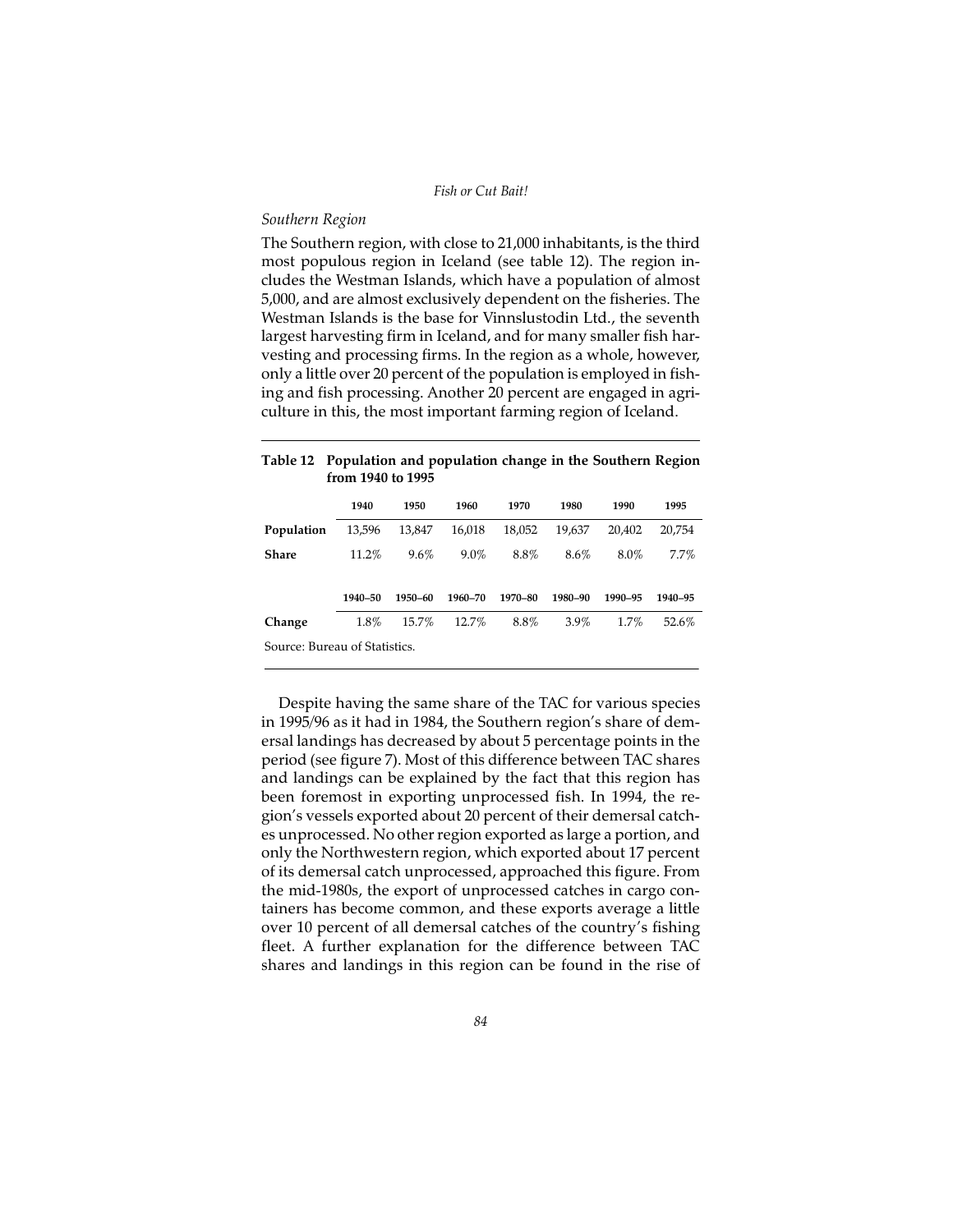wetfish floor markets in the Southwest in 1987 and, subsequently, in the Southern region.<sup>12</sup>





## *Southwestern Region*

The Southwestern region is by far the most populous in Iceland. This region has close to 175,000 inhabitants (see table 13), and includes the capital city of Reykjavik, which has a population of over 104,000 in the core and an additional 54,000 in the surrounding suburbs. The capital-city area relies very little upon the fishing industry—only about three percent of the inhabitants are employed in fishing and fish processing, although the largest harvesting firm of recent years, Grandi Ltd., and also Ogurvik Ltd. are based there. In the Southwestern region as a whole, only a little over 6 percent are employed in fishing and fish processing. Compare this to the almost 20 percent working in the public service, the 20 percent

<sup>12</sup> Both sellers and buyers at any particular floor market can come from any region, and there is no need to travel since most of the floor markets offer bidding through telecommunication. Further, some of the floor markets do not require the vessels to land the fish before a sale. The vessel captain can telephone the market, register his catch (or estimated catch), and announce at which port he will be arriving. The catch is then sold unseen to the buyers. This practice does not appear to create any problems since about one-fourth of the volume of the floor markets is sold this way.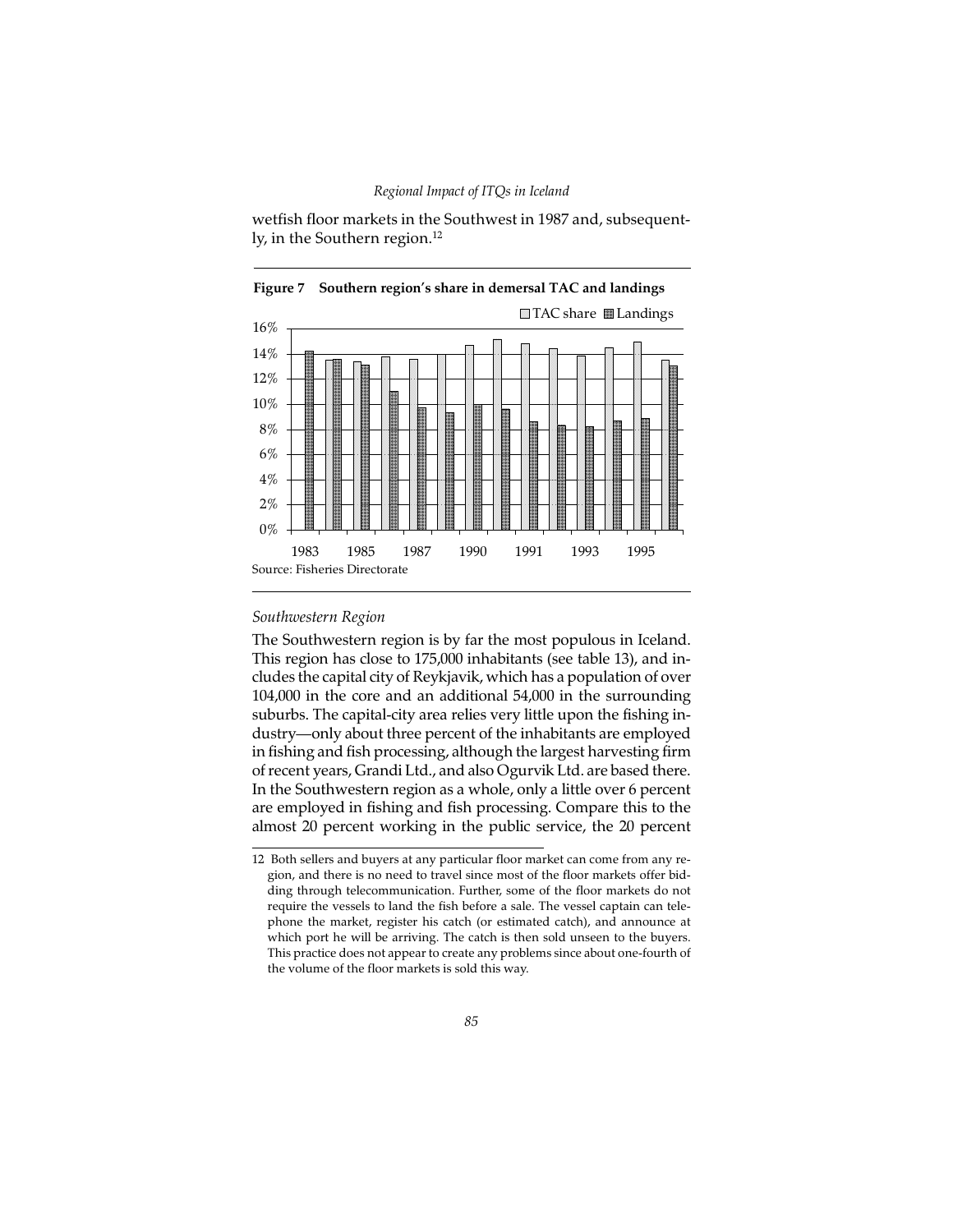working in the manufacturing and construction industries, and the more than 50 percent employed in the service industries. Agriculture is almost non-existent in this region.

|                               | 1940    | 1950    | 1960    | 1970     | 1980    | 1990    | 1995      |
|-------------------------------|---------|---------|---------|----------|---------|---------|-----------|
| Population                    | 47,460  | 70,648  | 98.417  | 119,822  | 135.000 | 161.182 | 174.231   |
| Share                         | 39.1%   | 49.1%   | 55.5%   | 58.6%    | 58.9%   | 63.0%   | 65.1%     |
|                               |         |         |         |          |         |         |           |
|                               | 1940-50 | 1950-60 | 1960-70 | 1970-80  | 1980-90 | 1990-95 | 1940-95   |
| Change                        | 48.9%   | 39.3%   | 21.7%   | $12.7\%$ | 19.4%   | 8.1%    | $267.1\%$ |
| Source: Bureau of Statistics. |         |         |         |          |         |         |           |

### **Table 13 Population and population change in the Southwestern region from 1940 to 1995**

Since 1984, the Southwestern region has lost some of its share of the TAC for various species. Its share of demersal quotas has decreased by over 3 percentage points during the period since the inception of the ITQ system but, as figure 8 shows, this decrease took place during the first half of the period. Since 1990, however, its TAC shares have been increasing again. Landings of demersal catches, on the other hand, have risen by over 6 percentage points since 1983. Most of this difference between TAC shares and landings can be explained by the fact that three of the four largest wetfish floor markets are located in the region and they have attracted vessels from the other regions. This region also has the best and biggest ports.

Wetfish prices tend to be higher in this region because of the presence of the floor markets, but also because the region has several firms that specialize in exporting slightly processed and fresh-fish products by air freight. The only international airport in Iceland is located in the region. In 1994, the region's vessels exported close to 9 percent of their demersal catches unprocessed—about the average for Iceland.

## **Regional and Community Prospects**

The verdict on the regional and social impact of the ITQ system must be favourable. Successive governments in Iceland have since the early 1950s attempted to support and expand employ-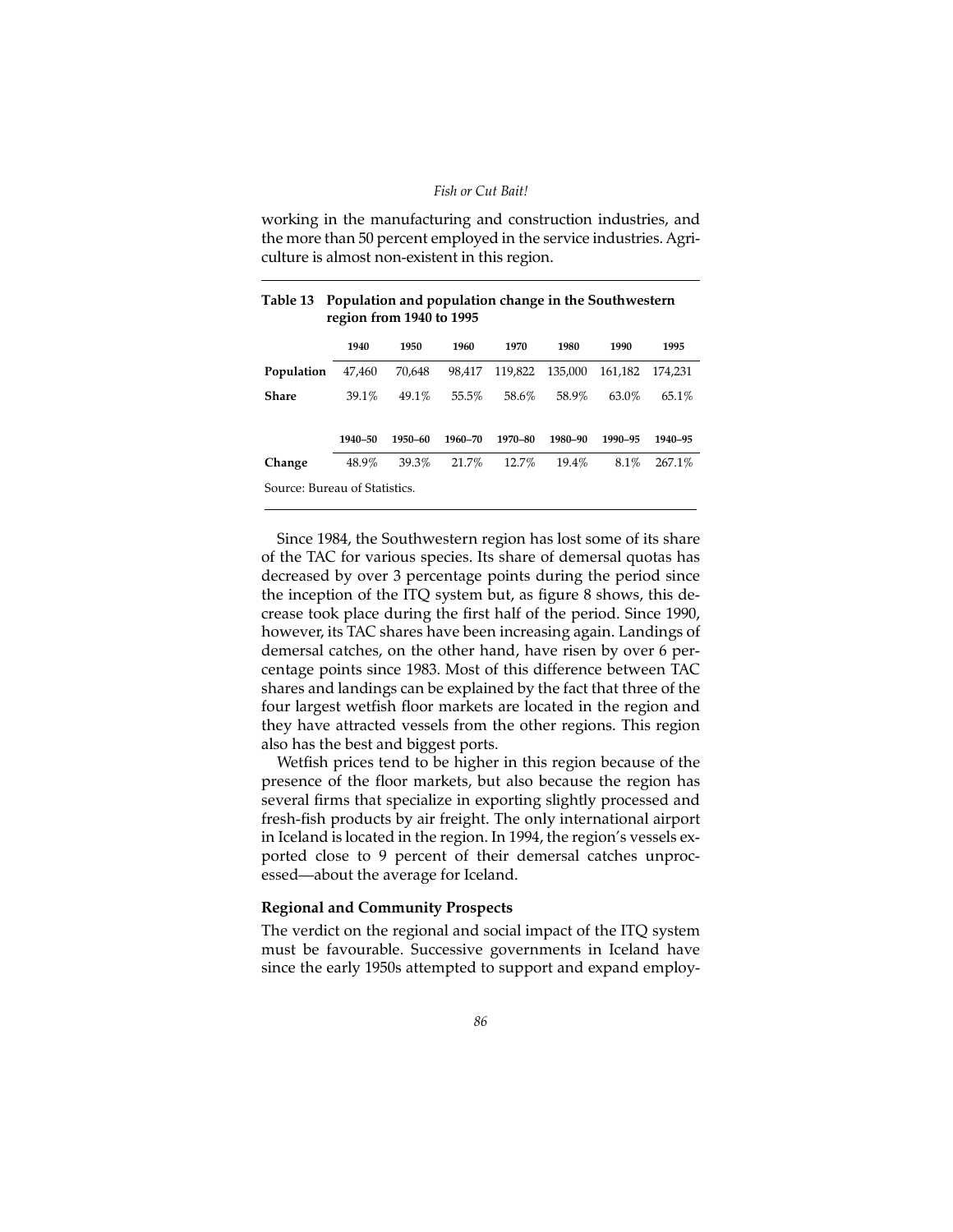



ment opportunities outside of the Southwestern region. This policy has a record of failure, except during the 1970s, when government encouraged investment in new fishing vessels and processing plants and provided almost unlimited credit to the other regions. Migration to the urbanized Southwestern region halted, but resumed as soon as the credit flow stopped.

The continuous depopulation of the rural regions, which have lost population share and, in some cases, now have fewer people, cannot be attributed to the introduction of ITQs. There has been a trend towards depopulation throughout the century—continuous except for the brief period of the 1970s—and this trend is likely to continue. Migration from rural regions is not peculiar to Iceland and can be observed in any Western economy. The trend towards urbanization manifests the increasing orientation of these economies towards the service sector.

The ITQs have not resulted in a flow of quotas to the Southwest. In terms of TAC, the Southwestern region has actually lost over 3 percentage points (more than 10 percent of its 1984 quota holdings) of its TAC shares in the demersal fisheries to the other regions. The Northeastern region has gained 5 percentage points (a fourth of their current quota holdings) and the Western and Northwestern regions have gained slightly, while the Eastern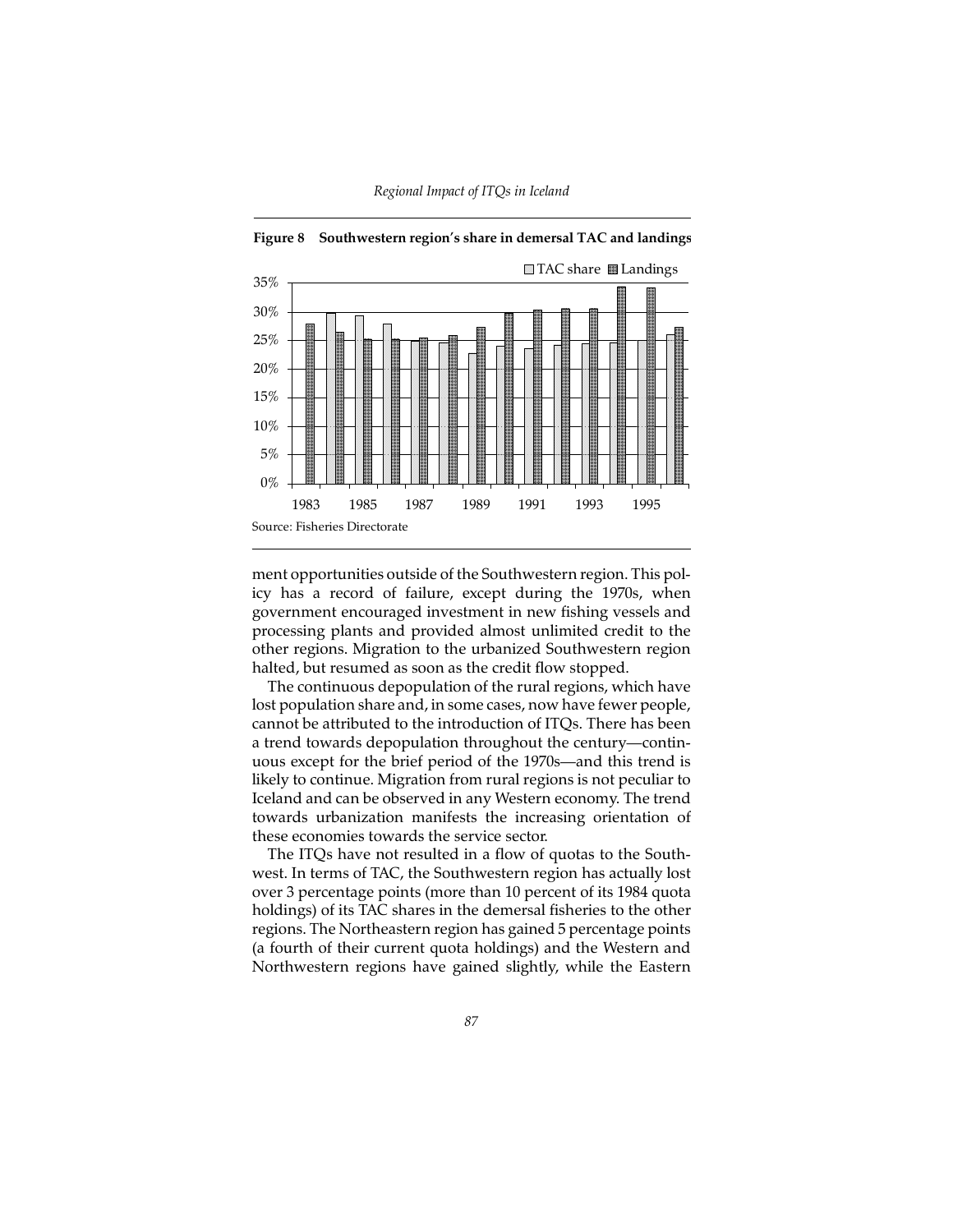and Western Fjords regions have lost some. The Southwestern region holds about 66 percent of Iceland's population but has only 25 percent of the TAC shares in the demersal fisheries.

In terms of demersal landings for domestic processing plants (excluding unprocessed exports), the Southwestern region has gained considerably. Since 1983, the Southwestern region's share in the demersal landings has increased by almost 25 percent (roughly 6 percentage points). The Southwestern region's gain seems to been mainly at the expense of the Southern region, which has lost roughly 5 percentage points in the same period. This shift is explained by the increased catch volume that is handled by the wetfish floor market in the Southwestern region. These markets attract landings from the other regions, and especially from the Southern region, as it is located close to the Southwestern region. The Southern region also exports a large portion of its catches unprocessed.

The ITQ system has not, therefore, had any adverse regional impact in Iceland, and, on the contrary, has had a favourable impact in some regions. There is no reason to expect that the ITQs will, in the future, have negative regional effects and positive effects can be expected. With the better condition of the fish stocks today, TACs will increase in the future, and, indeed, for the 1996/97 fishing year, the TAC for cod has already been raised by some 20 percent.13 Increased quota holdings in the rural regions could produce increased landings and income, although whether that will materialize will depend on other variables, such as market prices for various fish products, the changing structure of the processing plant industry, and the increased share of the processing vessels.

### **Acknowledgments**

I am indebted to Professor Ragnar Arnason for comments and suggestions, and to the staff at the Fisheries Directorate for statistics.

#### **References**

Arason, Ari (1995). *Kvotabokin 95-96.* Reykjavik: Skerpla. ——— (1996). *Kvotabokin 96-97.* Reykjavik: Skerpla.

Arnason, Ragnar (1992). *Stjornkerfi fiskveida: Aflamark og byggdathroun. Greinargerd fyrir nefnd um motun sjavarutvegsstefnu,* [mimeo]. Reykjavik

——— (1993). The Icelandic Individual Transferable Quota System: A Descriptive Account. *Marine Resource Economics* 8: 201–08.

<sup>13</sup> This was the first increase in the TAC for cod in 12 years.